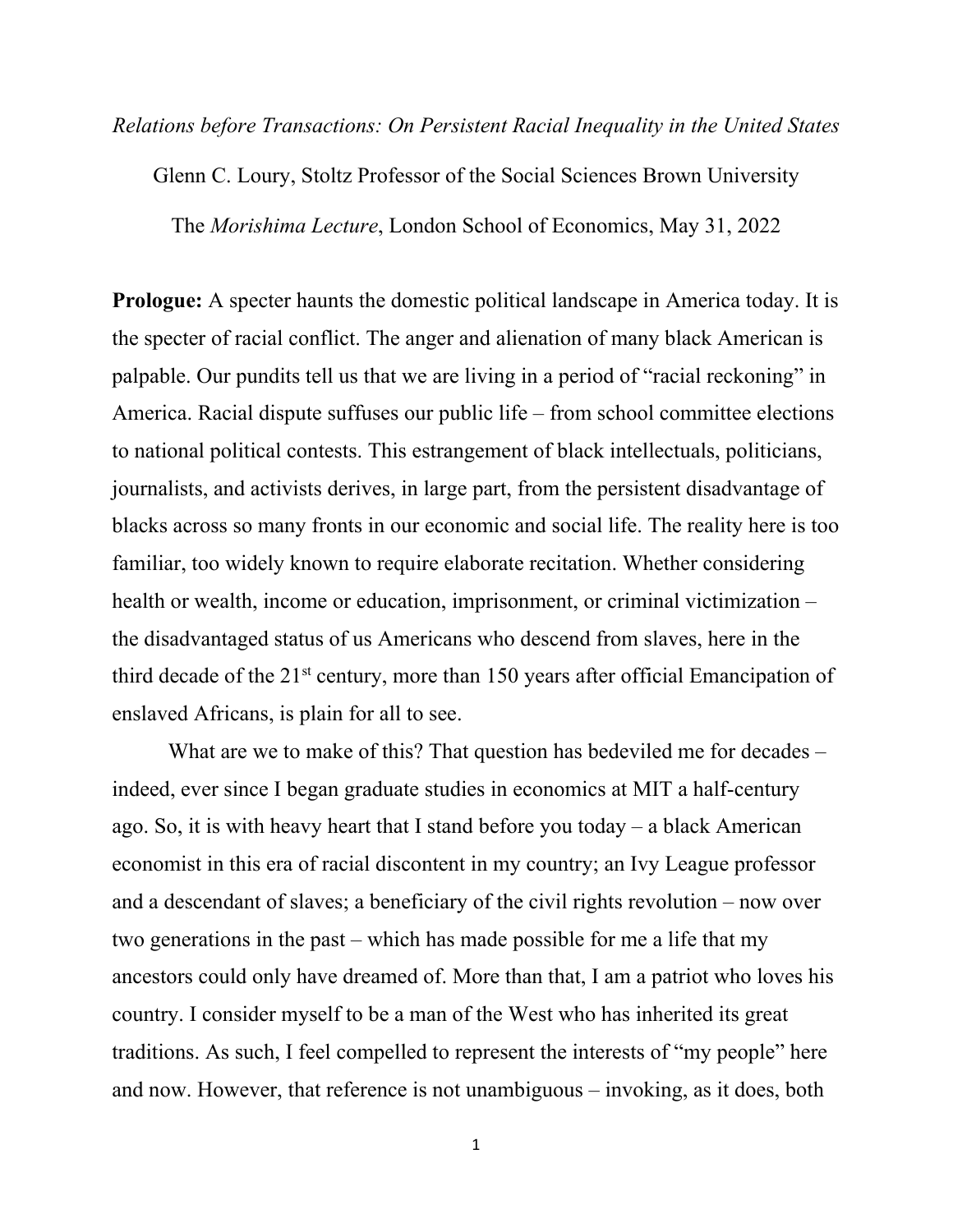communal and civic antecedents! For me, ultimately, the civic imperatives must be prior to the communal ones. But those communal ties – the "call of the tribe," if you will – remain strong. Just what, I must ask, is a self-respecting black American to do in the face of such persisting racial inequality?

To set the stage for what is to come, I invite you to consider an imaginary dialogue between two black American social scientists – an economic theorist of neoliberal orientation, rather like me; and an ethnographic sociologist with radical left political leanings, very unlike me! It goes as follows:

-----

Ec: (Chanting, but otherwise sitting still) "Relations before Transactions. Relations before Transactions. Relations before Transactions. Relations before Transactions"

Soc: (Enters with a start – alarmed) What's wrong, my friend? Why are you saying that? You must be the culprit who pilfered my copy of Bourdieu last week!

Ec: No, I am not. And who is Bourdieu, anyway? I'll bet he's one of those incomprehensible French theorists you always fawning over. It's my mantra; I'm meditating. Very calming. You should try it sometime.

Soc: (Ignoring the dig.) I meditate all the time, man. I'm the one who belongs to a profession fraught with anxiety, remember? But what's your excuse?

Ec: Well, I've been having a recurrent nightmare of late, and I want it to stop. My shrink thinks that meditation could help.

Soc: Who's your shrink?

Ec: This brother who was my roommate at Swarthmore. Brilliant dude; works a lot with gunshot victims; inner-city types involved in gangs, the drug trade and so on. He thinks they're making passive suicide attempts; writes books on hopelessness, self-loathing, falling into an existential abyss; cites Freud, Nietzsche, and de Sade. Strange guy, but brilliant. He gave me the mantra; promised me it would help; said I should repeat it slowly while sitting very still and taking deep breaths.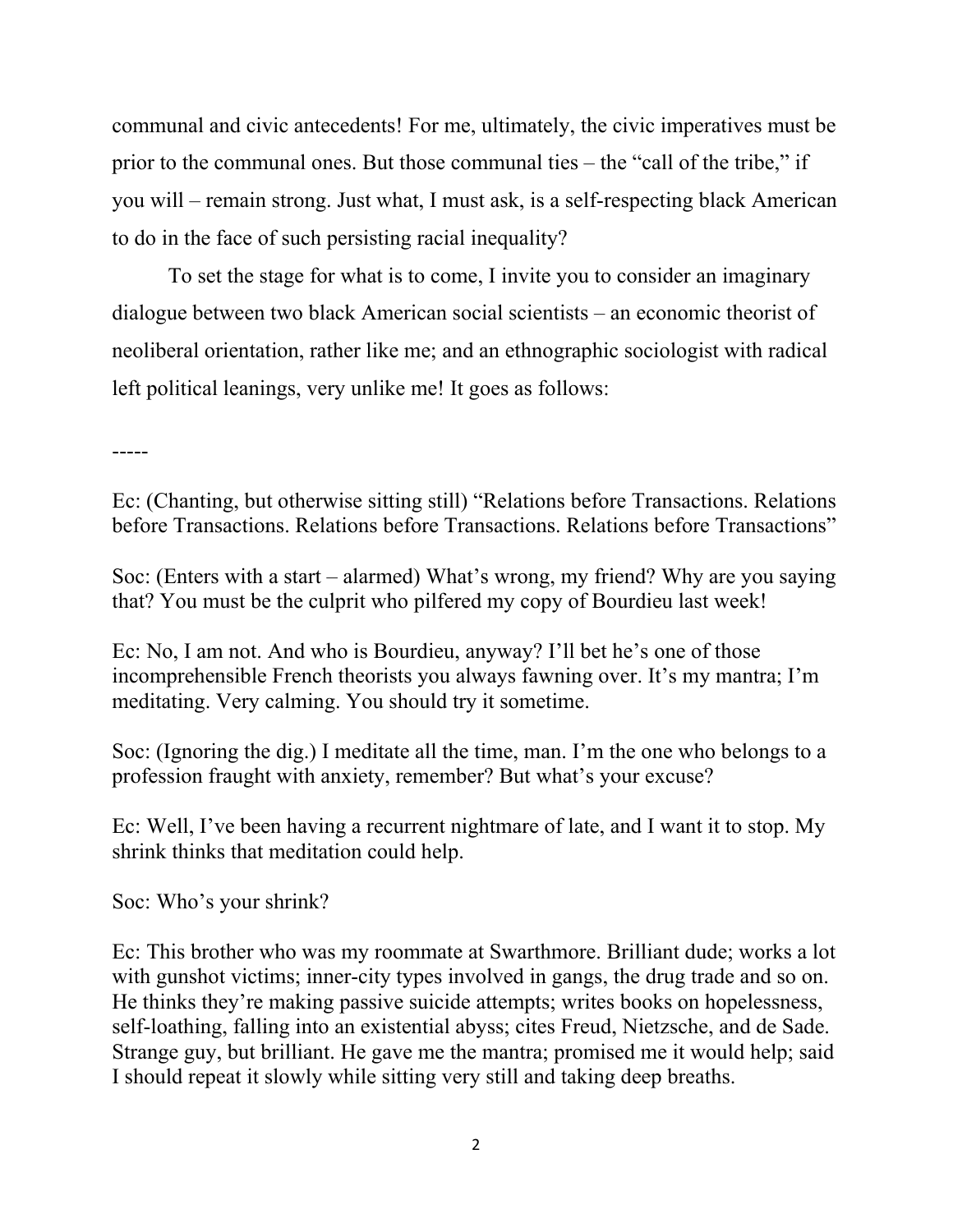Soc: Perhaps. But remember what I told you about those pizzas – not a good idea after midnight. And, did you say, de Sade?? Anyway, tell me, what's the dream?

Ec: Oh, it's awful. I'm back in grad school. I'm sitting in my usual place right at the front of the class. The professor poses what he says is an important question. He's invited one of us up to the board to work out an answer. I get there first and proceed to fill the board with equations. Finally, I arrive at what must be the solution. My derivation is far too elegant not to be true. I turn to explain myself to the rest of the class. Just then, I realize that I've forgotten the original question! I rack my (very large) brain, but for the life of me, I can't recall it. The class begins to snicker. They're a ruthless bunch when they smell blood. The guffaws and catcalls grow louder. It's humiliating, just humiliating. (The economist begins to tremble again, uncontrollably.)

Soc: (Comforting his friend) Yeah, I can see that. It's got to be tough – being the smartest person in the room, but without a clue as to what's the point. You ought to stick with this shrink though. Dreams can be very revealing, you know. But I'm not sure I get the mantra. And what was the professor's question, anyway?

Ec: He had asked us to explain how durable racial inequality in the United States can be squared with the premises of modern economic theory, without making any assumption of innate racial inferiority, and without postulating any unexplained preferences for own-group associations.

Soc: That's a damn good question! It's a tough one, too. You're telling me you ran to the board to take that one on? Brave man. (Fools jump in where angels fear to tread, he thinks…)

Ec: Well, to be honest, in the dream I always start to the board before he finishes posing the question. Happens the same way every time. I can't stop myself... (The trembling returns…)

Soc: (In a bright tone, hoping to shift to a happier subject.) So, what was your elegant solution?

Ec: Oh, I'd love to tell you, but you'd never understand the mathematics!

(At this, the sociologist takes offense and storms off angrily. The economist yells after him…)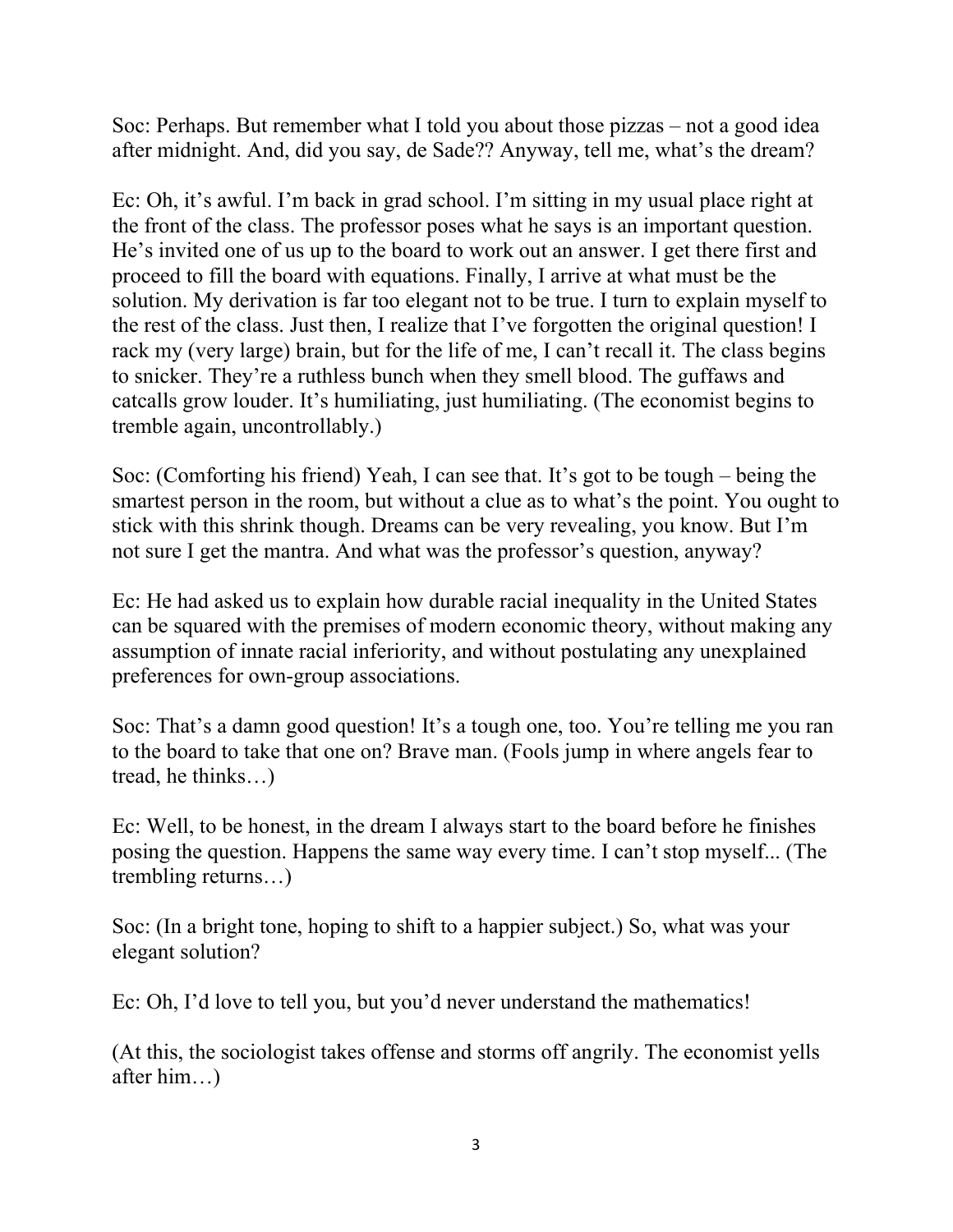Ec: Besides, I'm not sure I believe it anymore, myself. Anyway, my shrink gave me this mantra and it seems to be helping. (He returns to his chanting: "Relations before transactions. Relations before transactions. Relations before transactions. Relations before transactions…")

Thus ends my imaginary dialogue. As you will see, it captures the central theme of this presentation. And now, on to the lecture proper. -----

### **1. A Conceptual Framework for Studying "Race" and Racial Inequality**

Why, I ask, the success of the civil-rights movement notwithstanding, has the unequal economic status of black Americans persisted into the 21st century? Clear thinking about this difficult problem requires us to distinguish between the role played by anti-black discrimination, past and present, and the role of the behavioral patterns to be found among some blacks. This, I admit, puts what is a very sensitive issue rather starkly. I wish to suggest that we chart a middle course – acknowledging anti-black biases and insisting these be remedied where possible; but also, urging that we identify and seek to reverse the behavioral patterns that are preventing some of our people from seizing newly opened opportunities.

Some of this thinking was summed-up in my monograph, *The Anatomy of Racial Inequality*, initially published over 20 years ago. [1](#page-3-0) That book sketched a theory of "race" applicable to the social and historical circumstances of the United States. It speculated about why racial inequalities persist, advancing a conceptual

<span id="page-3-0"></span><sup>&</sup>lt;sup>1</sup> Harvard University Press, 2002; (2<sup>nd</sup> edition, with new Preface, 2021)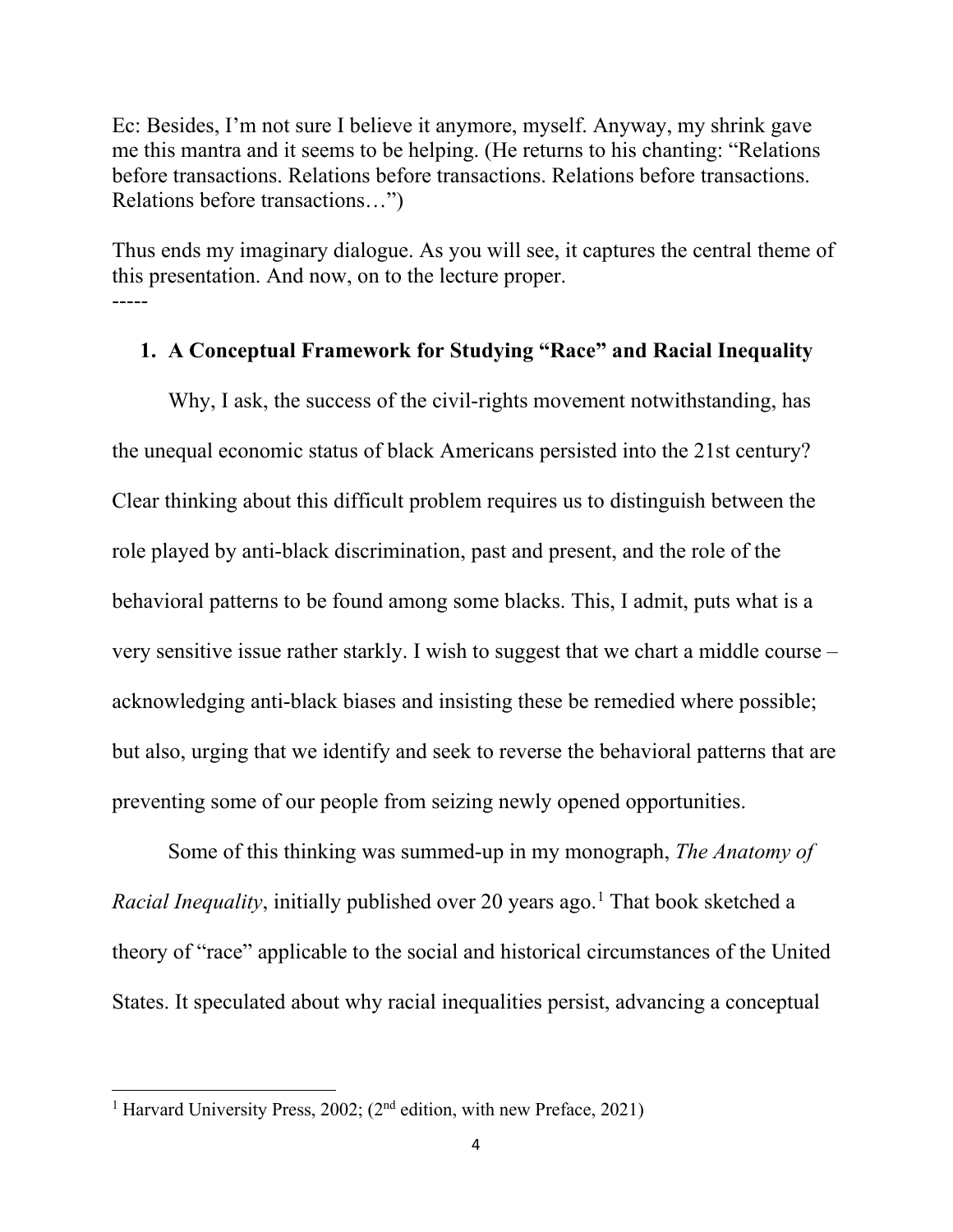framework for thinking about social justice in matters of race. It was one-part social science, one-part social criticism and one-part social philosophy – themes that were pursued in successive chapters entitled "Racial Stereotypes," "Racial Stigma," and "Racial Justice" – deriving from a series of lectures I had given at Harvard's DuBois Institute. I want to establish a foundation for what is to come by briefly reviewing some of those ideas because one ought never to invoke racial aggregates as subjects of social analysis unreflectively (a view that is strenuously argued by the UCLA sociologist Rogers Brubaker in his book, *Ethnicity without*  Groups<sup>[2](#page-4-0)</sup>, which has much impressed me.) So, please bear with me. I assure you that the relevance of this conceptual excursion will be clear soon enough.

A theoretical discussion of this kind properly starts with an account of the phenomenon of "race" itself. Why do people take note of and assign significance to the skin color, hair texture and bone structure of other human beings? How have the superficial markings on human bodies taken-on social significance, such that people routinely partition the field of human subjects whom they encounter into groups, with this sorting convention based on these subjects possessing some observable bodily marks. This is a universal feature of human societies. But why should that be so? I proposed (acknowledging in advance that there was no great originality in this) to conceive of "race" as a social construct – a conventional, not

<span id="page-4-0"></span><sup>2</sup> Harvard University Press, 2006.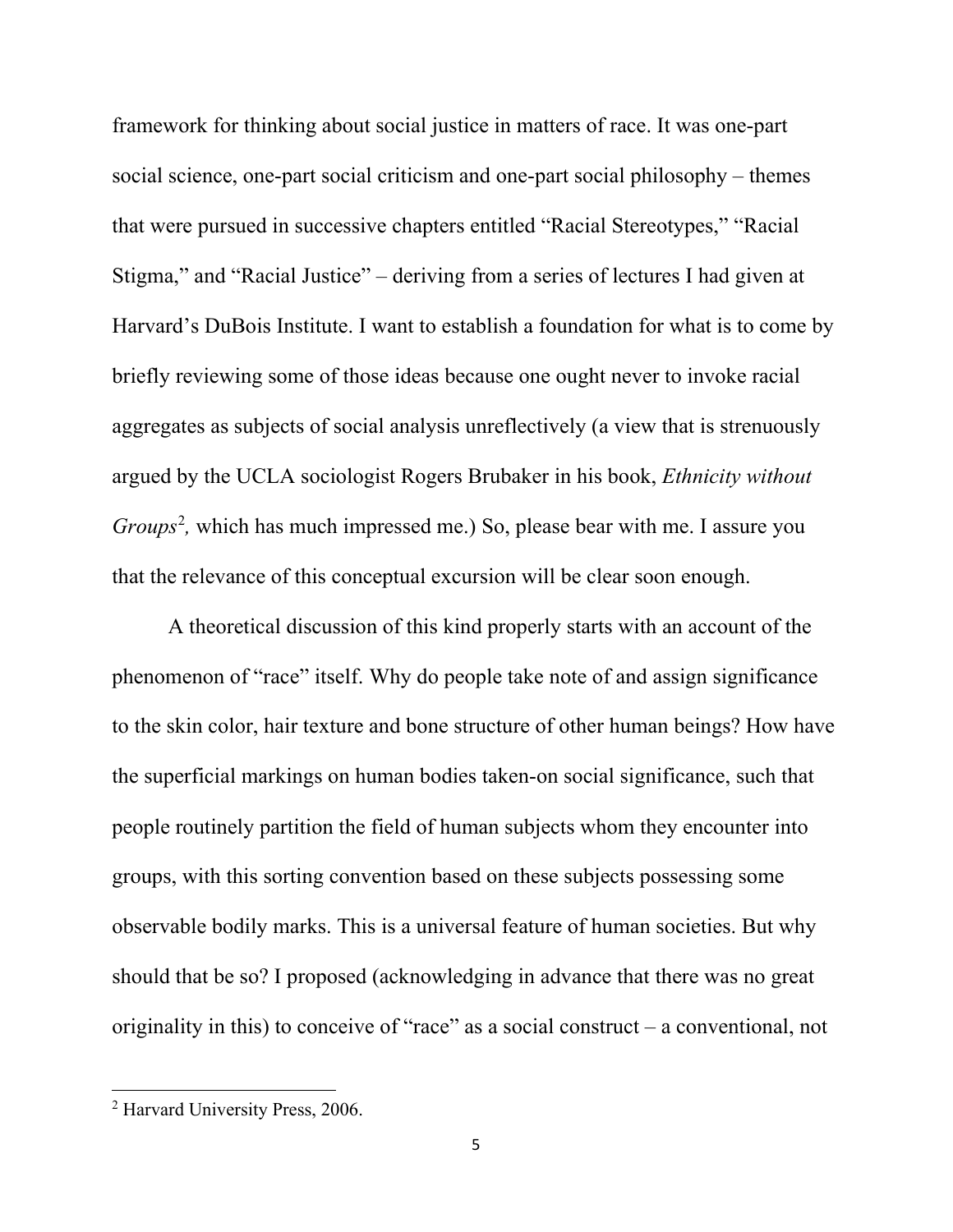a natural, category. For me the term "race" refers to indelible and heritable marks on human bodies of no intrinsic significance in themselves which, nevertheless, have through time come to be invested with social expectations that are more-orless reasonable, and with social meanings that are more-or-less durable.

When talking about "race" – in America or anywhere else for that matter – we are dealing with two processes: *categorization* and *signification*. Categorization entails sorting people into cognitively manageable subsets based on bodily marks and differentiating one's dealings with such persons accordingly. It is a *cognitive* act; an effort to comprehend the social world around us. By contrast, signification is an *interpretative* act – associating certain connotations or social meanings with those categories. So, both informational and symbolic issues are at play. Or, as I like to put it, when speaking about "race," we are really talking about "embodied" social signification."[3](#page-5-0) This is the constructivist spirit that I employ, emphasizing the negative interpretative and symbolic connotations that have always attached to "blackness" in the US, owing to the history of African slavery in my country.<sup>[4](#page-5-1)</sup>

<span id="page-5-0"></span> $3$  A self-conscious awareness that the marks on one's body may convey profound significations to the others one encounters in society may be an impediment to one's psychological health – particularly in a place like the United States where, because of the need to justify chattel slavery in a nation self-consciously defining itself as "the land of liberty," the mark of "blackness" has, over the course of the last two centuries, come to be infused with long-enduring, derogatory significations.

<span id="page-5-1"></span> $4$  Of particular interest to me is the possibility that powerful and derogatory social meanings may come to be associated with the bodily marks that define "race" in American society, and that such meanings may even be internalized by persons identifying with a stigmatized racial group – even people like me, who might hope to study such matters more or less scientifically. How, I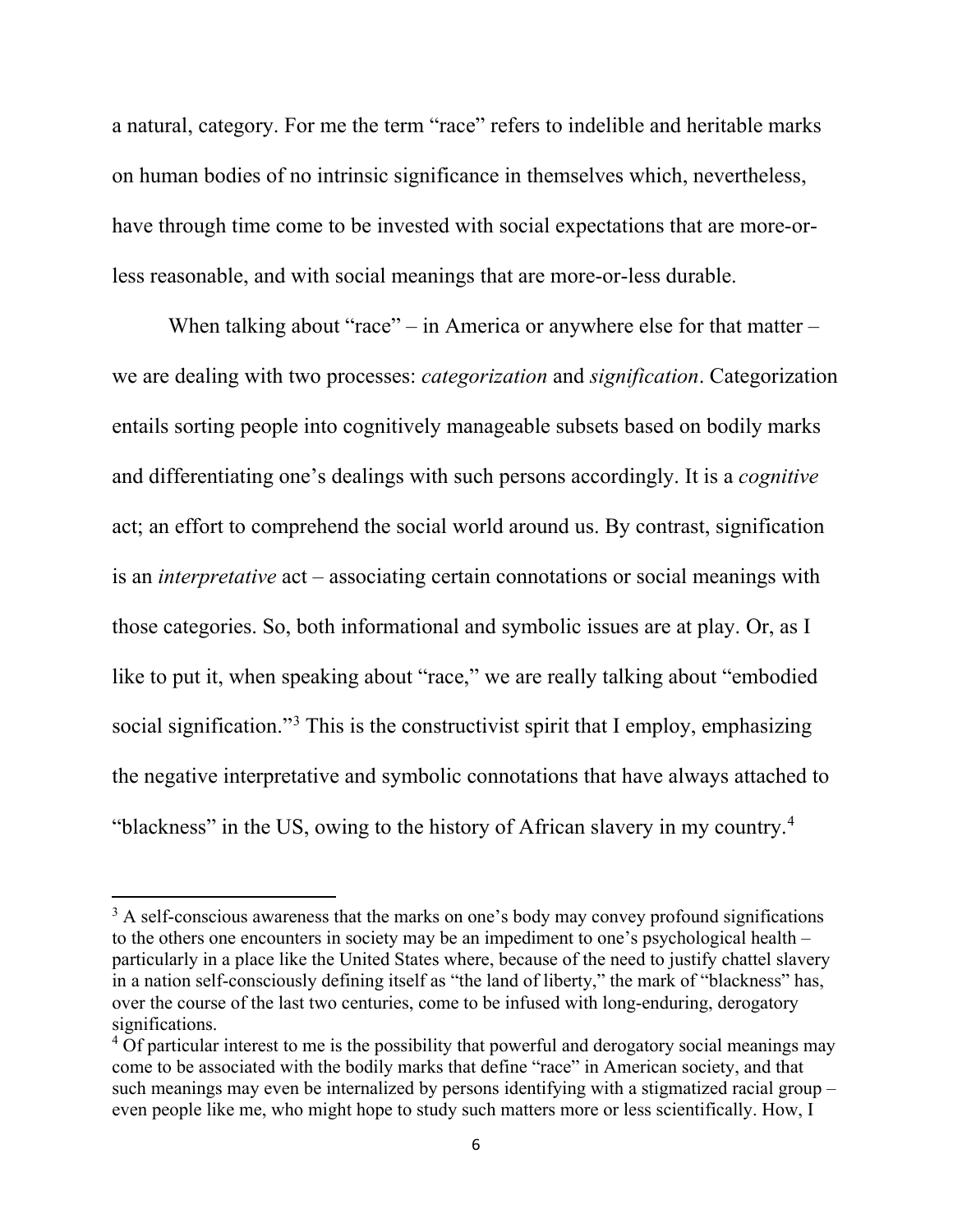### **2. "Racial Discrimination": Reward Bias versus Development Bias**

Given this theoretical understanding of "race," what, then, might one say about the causes of persistent racial inequality? Fundamental to my approach in that book was the distinction between *racial discrimination* and *racial stigma*. Discrimination is about how black people are treated; while stigma is about how they are perceived. I argued that what I called *reward bias* (different treatment in the marketplace) is now a less significant barrier to the full participation of black people in American society than is *development bias* (differential access to crucial opportunities for human growth.) *Reward bias* focuses on unfavorable treatment of black people in formal transactions, limiting the returns on skills and talents they have acquired. *Development bias* focuses on the impediments that block access for black people to those interactions necessary to acquire skills and to refine talents. My idea is that such interactions are always mediated by informal social networks.

*Reward bias* is rooted in racially discriminatory transactions. *Development bias* is grounded in racially stigmatized social relations. Many of the resources that foster human development only become available to persons as the byproduct of informal, race-influenced social interactions. Put differently – reward bias entails

ask, does one achieve the objective observer's stance while enmeshed in the tangled web of identities, fealties and conflicting narratives which is the nature of racial discourse in America?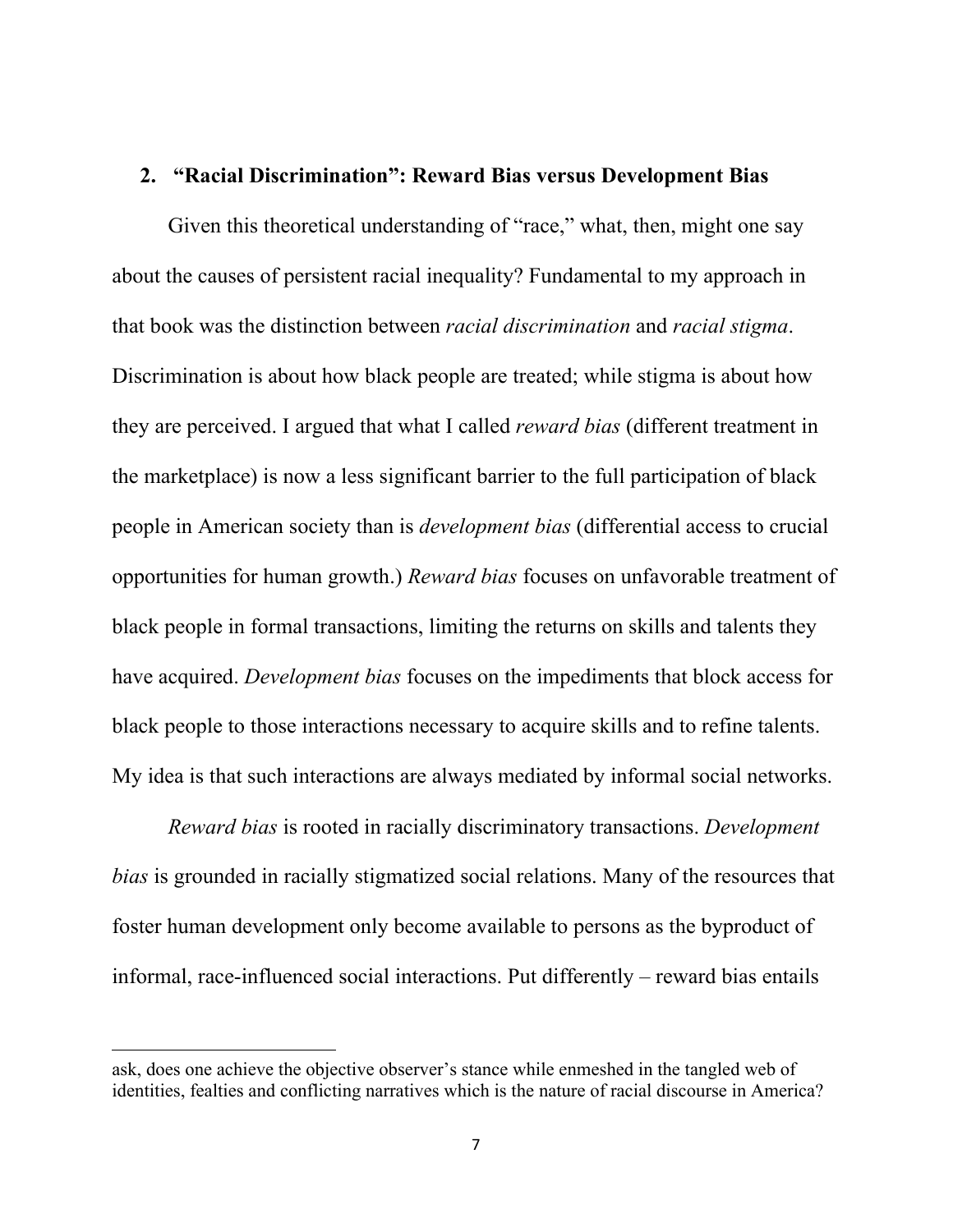*discrimination in contract*, development bias entails *discrimination in contact*. Contract versus Contact. Transactions versus Relations. Can you see what I'm getting at here?

Obviously, these two kinds of bias are not mutually exclusive: acquisition of skills can be blocked by overt acts of discrimination. Moreover, a regime of market discrimination that comes under pressure from the forces of economic competition may require for its maintenance employing informal instruments of social control. [5](#page-7-0) Still, while both kinds of bias promote racial inequality this distinction is useful for, whereas the moral problem presented by *reward bias* is straightforward and calls for an uncontroversial remedy via laws against discrimination, *development bias* presents a subtler, more insidious ethical challenge – one that may be difficult to remedy via public policies in any manner likely to garner majoritarian support. Law and policy are readily available for fighting reward bias, but much less so for countering development bias. This is because citizens who find the "transactional discrimination" associated with reward bias to be noxious may be more accepting of the "relational discrimination" underlying development bias.<sup>[6](#page-7-1)</sup> Race preference

<span id="page-7-0"></span><sup>&</sup>lt;sup>5</sup> For example, norms against trading with stigmatized "others" may be established and enforced via threats of social ostracism for those violating the norm.

<span id="page-7-1"></span> $6$  For example, they may object if a white police officer treats black youths unfairly, but say nothing at all when white families flee an integrating residential community because of their exaggerated fear of the threat they perceive from "black crime."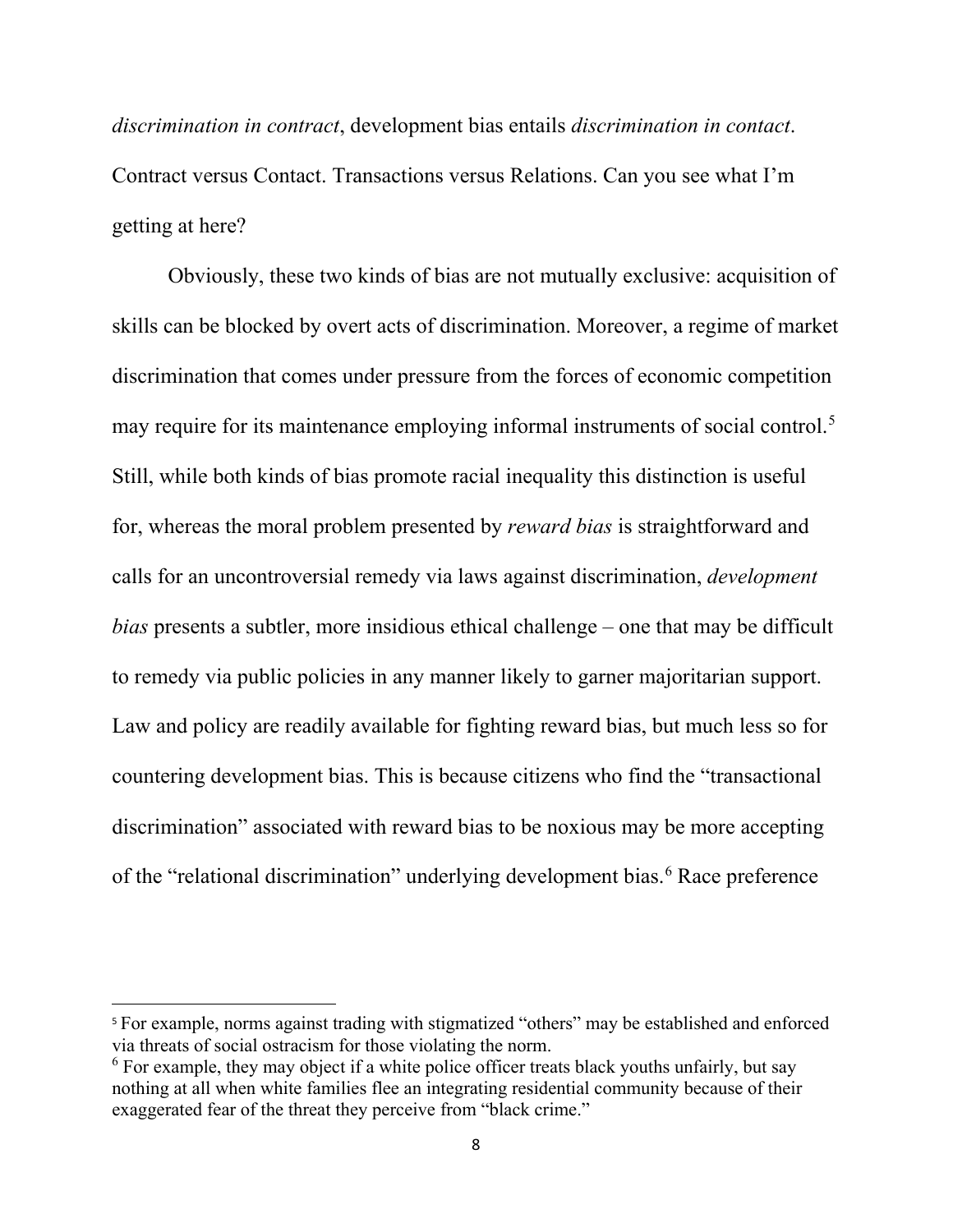in the choice of one's personal associations will generally be seen as less problematic than is racial preference in the choice of one's trading partners.

So, perhaps one can see now what the economist's shrink was getting at in that opening dialogue, with his mantra: "Relations before Transactions." He was pointing towards the idea that the persisting subordinate position of blacks in the economy is best thought of as deriving from our stigmatized status in the society, and not the other way around. He was hinting that a focus on racial discrimination in economic transactions does not cut deeply enough; one must also consider the consequences of the racially stigmatized social relations that inhibit blacks' access to those networks of social affiliation where developmental resources are most readily appropriated. On this view, the ultimate source of persisting inequality is not a racially hostile marketplace or administrative state, as had been the case in the past. Rather, the mantra's claim is that today's problem derives mainly from a race-tinged psychology of perception and valuation – a way of seeing and relating to black people – that withholds from them a presumption of equal human worth. A racial group's stigmatized status in the social imagination – *and in its own selfunderstanding* – may be rationalized and socially reproduced due to the group's subordinate position within the economic order, thereby creating a vicious circle. Here, then, we have a world where "racial dignity," "racial subordination," "racial dishonor," "racial pride and shame" resonate powerfully. Such has been my world,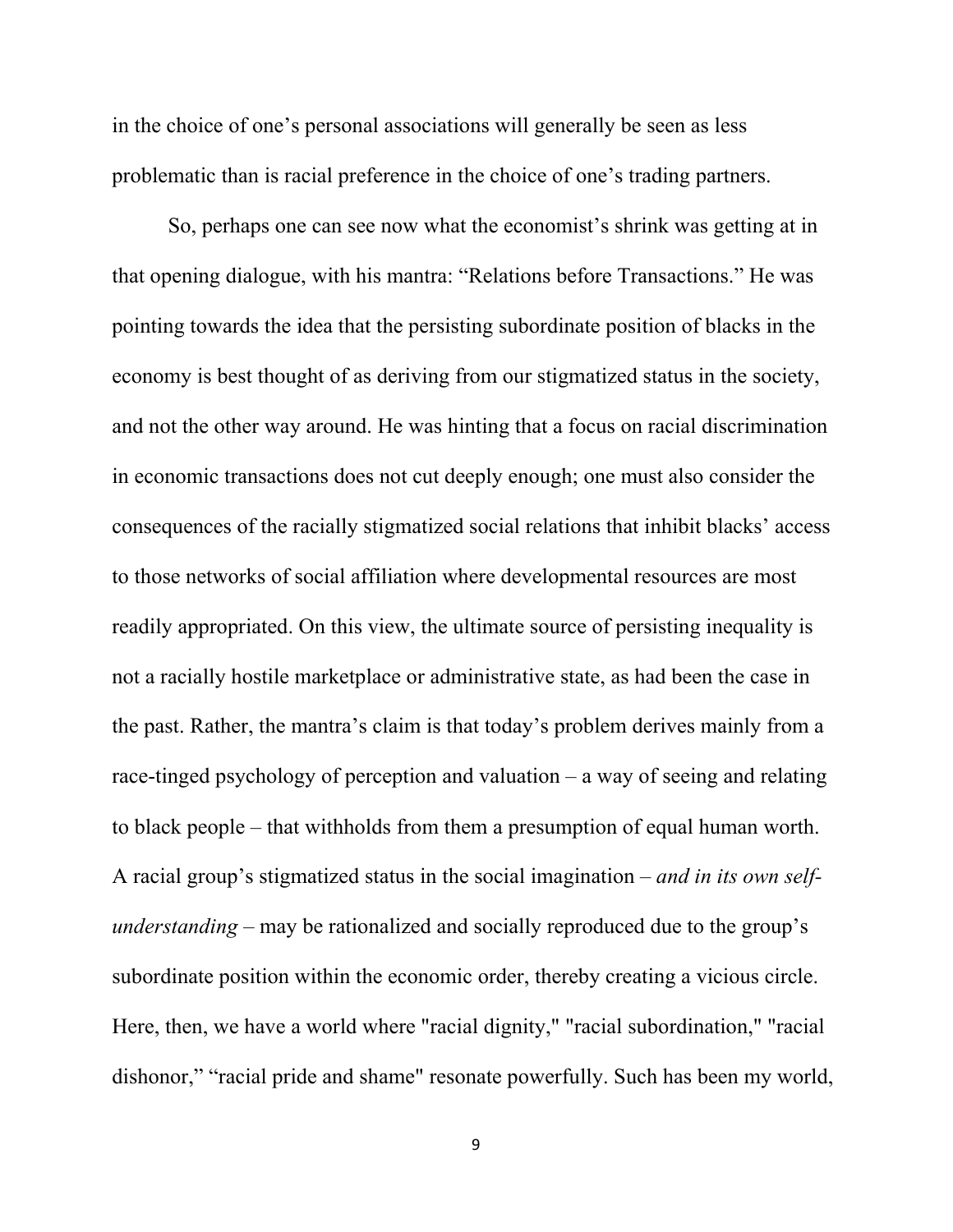which may help you to understand why I identify so closely with the fictional black economist in that opening dialogue! I have done so for nearly half a century!

## **3. "Social Capital" and the Inequality-Producing Effects of Racial Stigma**

Twenty-six years before the publication of *The Anatomy…*, in my doctoral dissertation written at M.I.T. under the inspiring supervision of Prof. Robert M. Solow, I had the good fortune to coin the term "social capital."<sup>[7](#page-9-0)</sup> To my everlasting benefit, the great sociologist, James S. Coleman – in his 1990 treatise, *Foundations*  of Social Theory<sup>[8](#page-9-1)</sup> – credited me (along with the writer Jane Jacobs<sup>[9](#page-9-2)</sup>) as having been an originator of this concept. What is more, distinguished political scientist Robert Putnam cited me to the same effect in his 1992 study, *Making Democracy Work.[10](#page-9-3)* As it happens, I first used this concept in an analysis of persistent racial inequality in the U.S. By discussing how I came to coin the term "social capital" I can further illuminate the contrast I am drawing between informal social relations and formal economic transactions – between reward and development bias – as mechanisms perpetuating the subordinate economic position of black people in America.

<span id="page-9-0"></span><sup>7</sup> "Two Essays in the Theory of the Distribution of Income," Ph.D. Thesis, Department of Economics, Massachusetts Institute of Technology, 1976

<span id="page-9-1"></span><sup>8</sup> Harvard Univ. Press, 1990

<span id="page-9-2"></span><sup>9</sup> See her book, *The Economy of Cities*, Vintage Books (Random House) 1970

<span id="page-9-3"></span><sup>10</sup> Princeton Univ. Press, 1993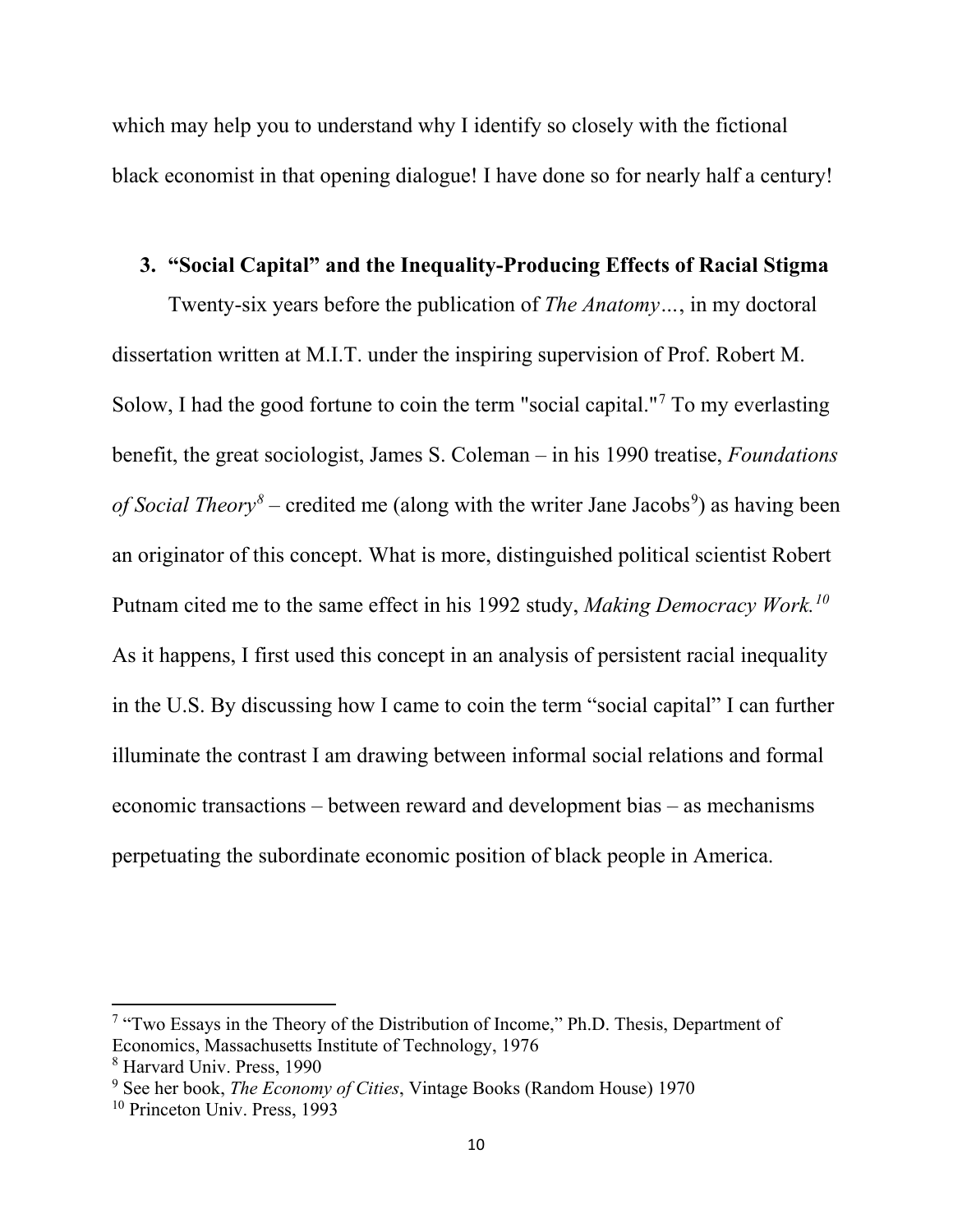Thinking as an economist, I wanted to contrast my concept, "social capital," with the more familiar idea of "human capital." Human capital theory attempts to explain variation in the earnings capacities of persons in society by analogy with the well-developed theory of investment in economics – assuming rational choice by forward-looking individuals, analyzing decisions to invest in light of an agent's discount rate, their anticipated returns, and available alternatives for the usage of their time. Human capital theory imports into the study of human inequality the intellectual framework, well-developed within economics, to explain investment decisions by firms – a framework that focuses on the analysis of formal economic transactions.

Put simply, my point in that 1976 dissertation was that associating business with human investments is merely an analogy, not an identity – particularly if one seeks to explain persistent racial disparities. I argued that important things were overlooked in the human capital approach, things having to do with informal social relations. I emphasized two central aspects of this incompleteness, and this forms the basis of my argument for placing "relations before transactions."

First, I observed that *human development is socially situated and mediated.*  That is, the development of human beings occurs inside social institutions. It takes place as between people. It is dialogic. Its context is human interaction. Families, peer groups, the school, neighborhoods, communities – these institutions of human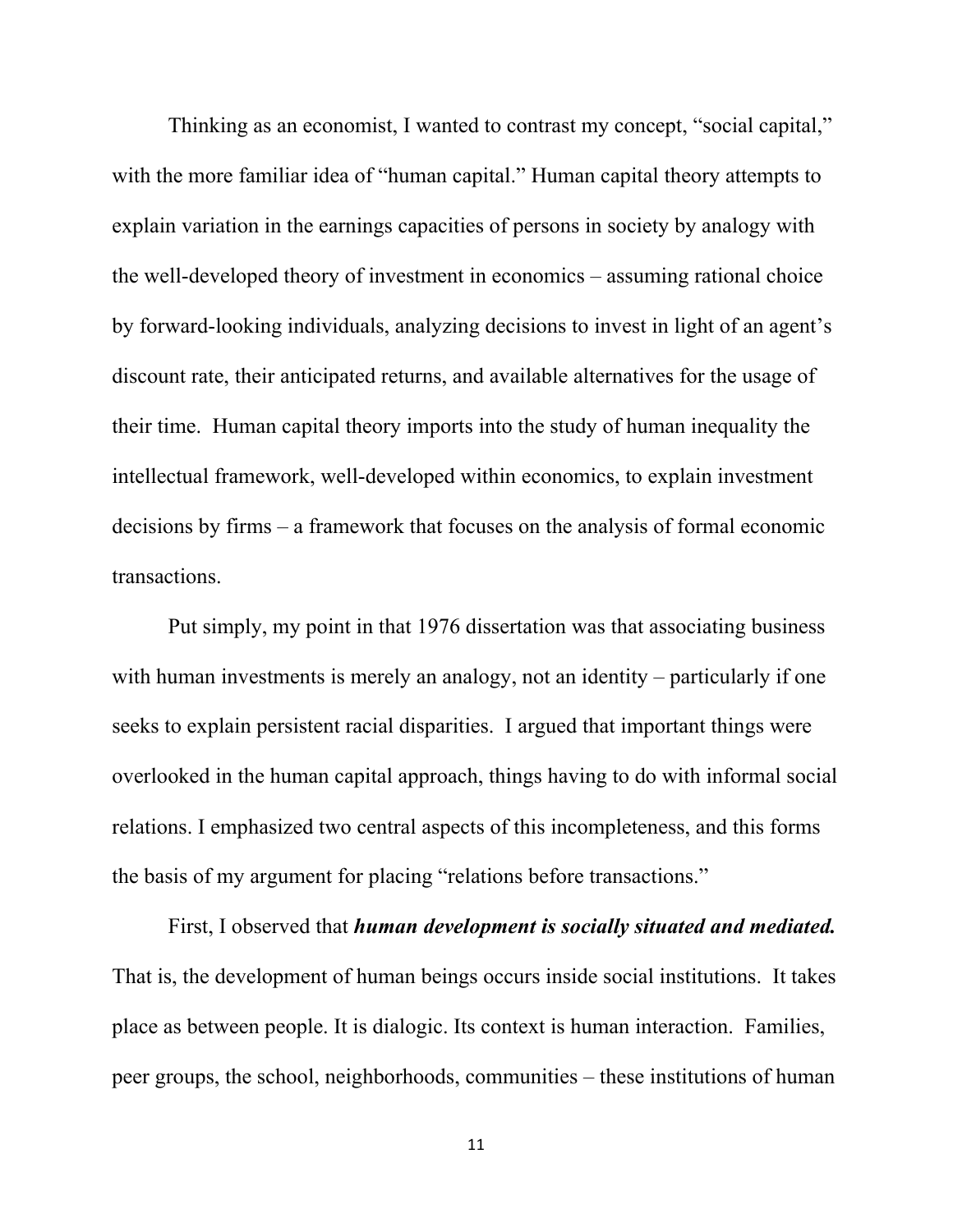association are where development occurs. As such, many of the resources that are essential to human development – the attention that a parent gives to her child, e.g. – are not *alienable.* Developmental resources are not "commodities." Human development in the main is not for sale. Instead, structured connections between individuals create the context within which developmental resources come to be allocated to individual persons. Opportunity travels along the synapses of such social networks. The resulting allocation of resources may not be efficient. Development of human beings is in this respect fundamentally different from corporate investment. This was my main point in 1976.

The family is one such institution – a fundamental observation since human development begin before birth. Decisions a mother makes – about how closely to attend to her health and nutrition during pregnancy – will alter the development of her fetus. This, and a myriad of other things that I could name, all come together to shape the experience of a newly born infant, who will mature one day to become a human being, and about whom it will be said that he or she has this or that much "productivity," as reflected in wages, or the scores manifested on some cognitive examination. Well, I was arguing in 1976 that people are not machines, and their "productivities" – that is, their behavioral and cognitive capacities bearing on their economic and social functioning– are not the mere result of a mechanical infusion of material resources. Instead, these capacities are byproducts of social processes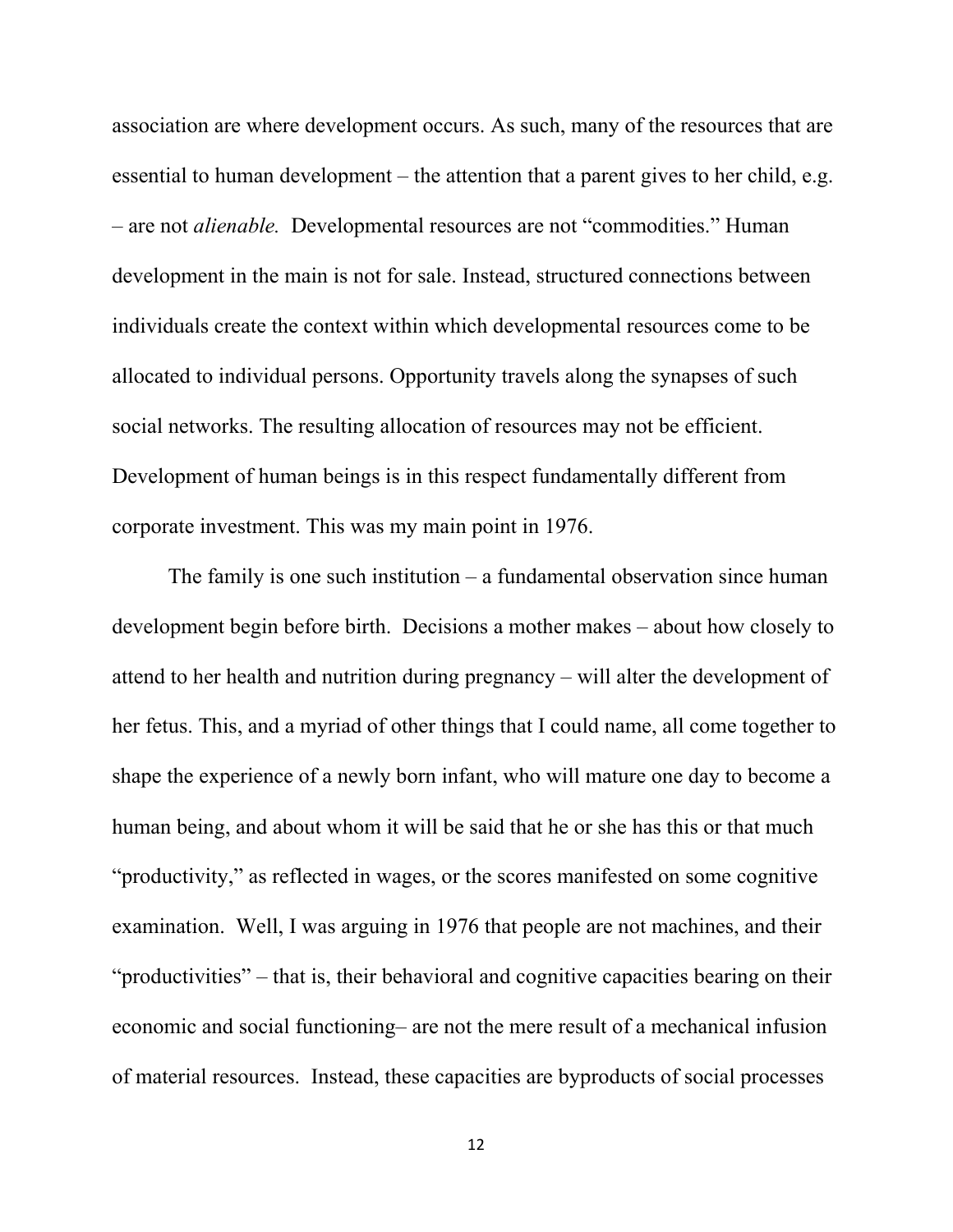mediated by networks of human affiliation and connectivity. This, I maintained, is the key for understanding persistent racial disparities.

My second observation was that, as mentioned previously, *what we are calling "race," is mainly a social, and only indirectly a biological, phenomenon*. The persistence across generations of racial differentiation between large groups of people, in an open society where individuals live in close proximity to one another, provides irrefutable evidence of a profound separation between the racially defined networks of social affiliation within that society: *For, there would be no "races" in the steady state of any dynamic social system unless, on a daily basis and in regard to their most intimate affairs, people paid assiduous attention to the boundaries separating themselves from racially distinct others.* That is, over time "race" would cease in to exist any society unless people chose to act in a manner so as biologically to reproduce those heritable bodily marks on human bodies which constitutes the substance of racial distinction.

"Race" is not something given in nature. Rather, it is socially produced; it is an equilibrium outcome; it is something we are making; it is endogenous. Thus, if the goal is to understand durable racial inequality, we will need to attend in some detail to the processes that cause "race" to persist as fact of life in the society under study, for those processes almost certainly will be closely related to the networkmediated social allocation of human developmental resources in that society.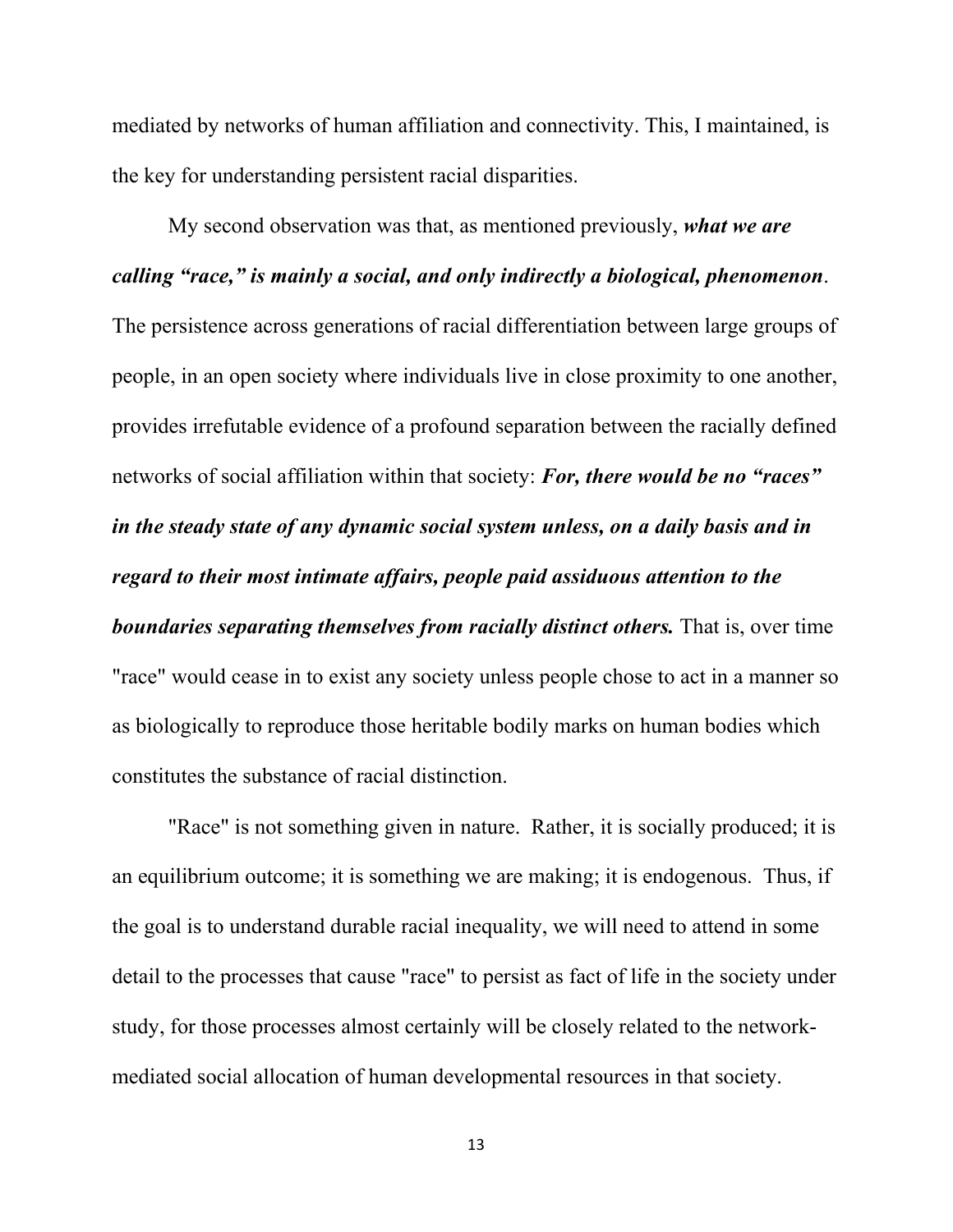Here, then, is my second point, in a nutshell: The creation and reproduction of "race" as a feature of society rests upon a set of beliefs and conceptions about identity held by people in that society – beliefs about who they are, and about the legitimacy of conducting intimate relations with racially distinct others (and, here I do not only mean sexual relations, though I do mean that too.) The contrast I drew between *human* and *social* capital all those years ago was based on the conviction that beliefs of this kind will affect the access various persons enjoy to the informal resources that individuals need to develop their human potential. "Social capital" for me was therefore a critical feature in the creation of what economists routinely referred to as "human capital." A theory of racial inequality would be incomplete, I reasoned, if it failed to consider the interactions between the reproduction of racial difference in that society, on the one hand, and the processes facilitating human development, on the other hand.

Based on these connections between "race" and "development," I conclude that durable racial inequality is, ultimately, a cultural phenomenon, implicating not simply transfers of wealth but, more fundamentally, the decisions we make daily about with whom to associate and to identify. Note well: these conceptions about identity are embraced by people of all races. What I called "social capital" in my dissertation more than four decades ago is, on this view, a critical prerequisite for creating what economists call "human capital." In turn, human capital – the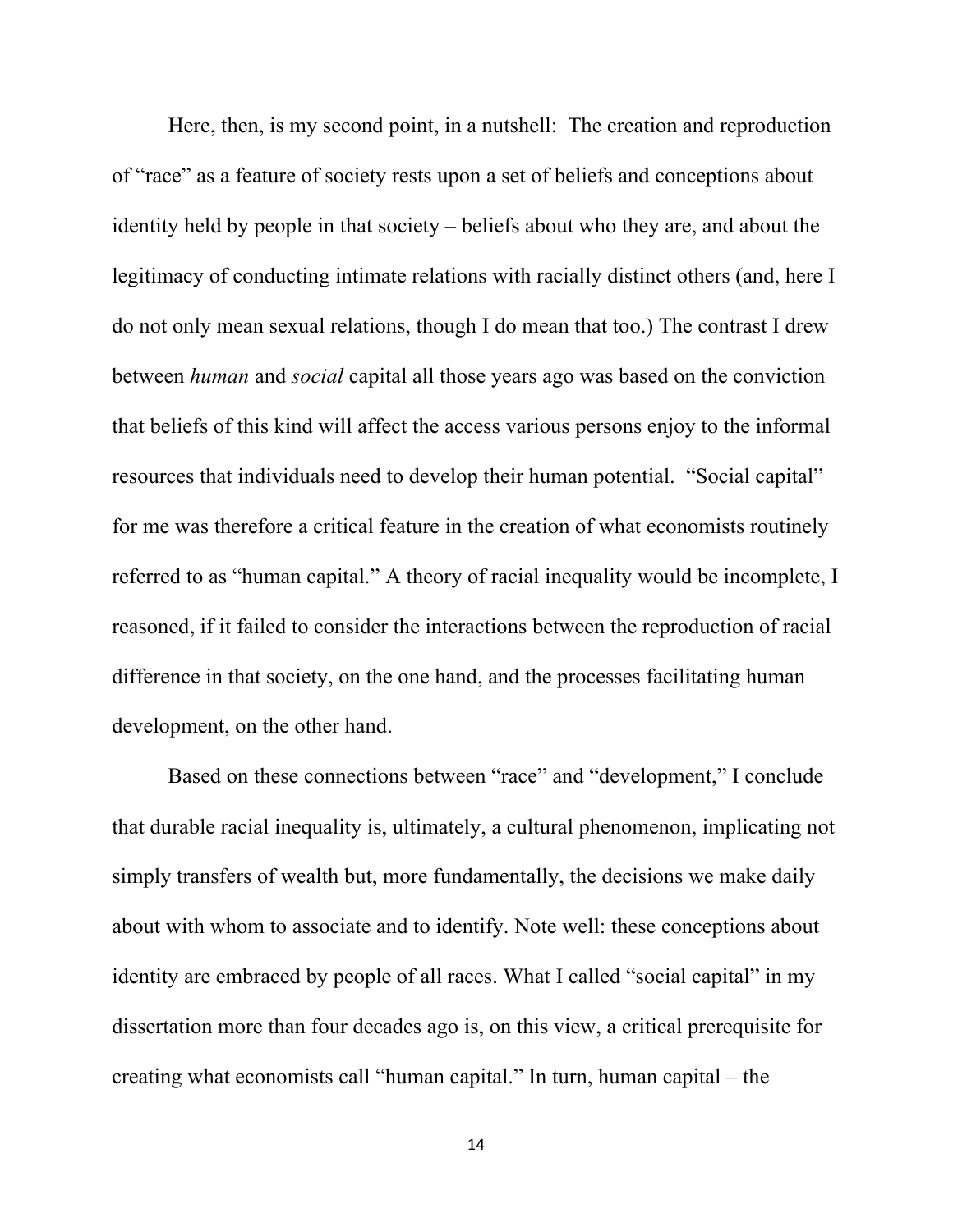experiences, skills, training, education, and acquired social aptitudes which constitute and reflect a person's development – determines an individual's earnings power and his ability to generate and to accumulate wealth. To summarize, racial inequality persists because the social fact of racial identity limits access to developmental resources and the acquisition of human capital. Financial disparities like the much-touted racial wealth  $gap - as$  lamentable as these are  $-$  should be expected under such circumstances.

This is why I have always been dissatisfied with economic approaches to understanding racial discrimination in America where the social meaning of race plays no operational role in the theory. That is massively ahistorical. Of course, as a theoretical exercise one can elaborate a price theory for markets where traders are averse to doing business with some group marked with an "X", and where it won't matter what the "X" signifies – of the sort that the great Gary Becker proposed in his classic book from the 1950's.<sup>11</sup> I'm not against that program. I am merely saying that to do so would leave the analysis incomplete. When I first read that book, I was thinking – from the South Side of Chicago in 1969 – THIS IS AMERICA!! A neighborhood across town had just been burned to the ground. There had once been an institution called slavery, etc. In the America of my youth, I thought, "blackness" was certainly not merely a cipher, not simply an "X", not

<span id="page-14-0"></span><sup>11</sup> Gary S Becker, *The Economics of Discrimination*, Univ. Chicago Press, 1957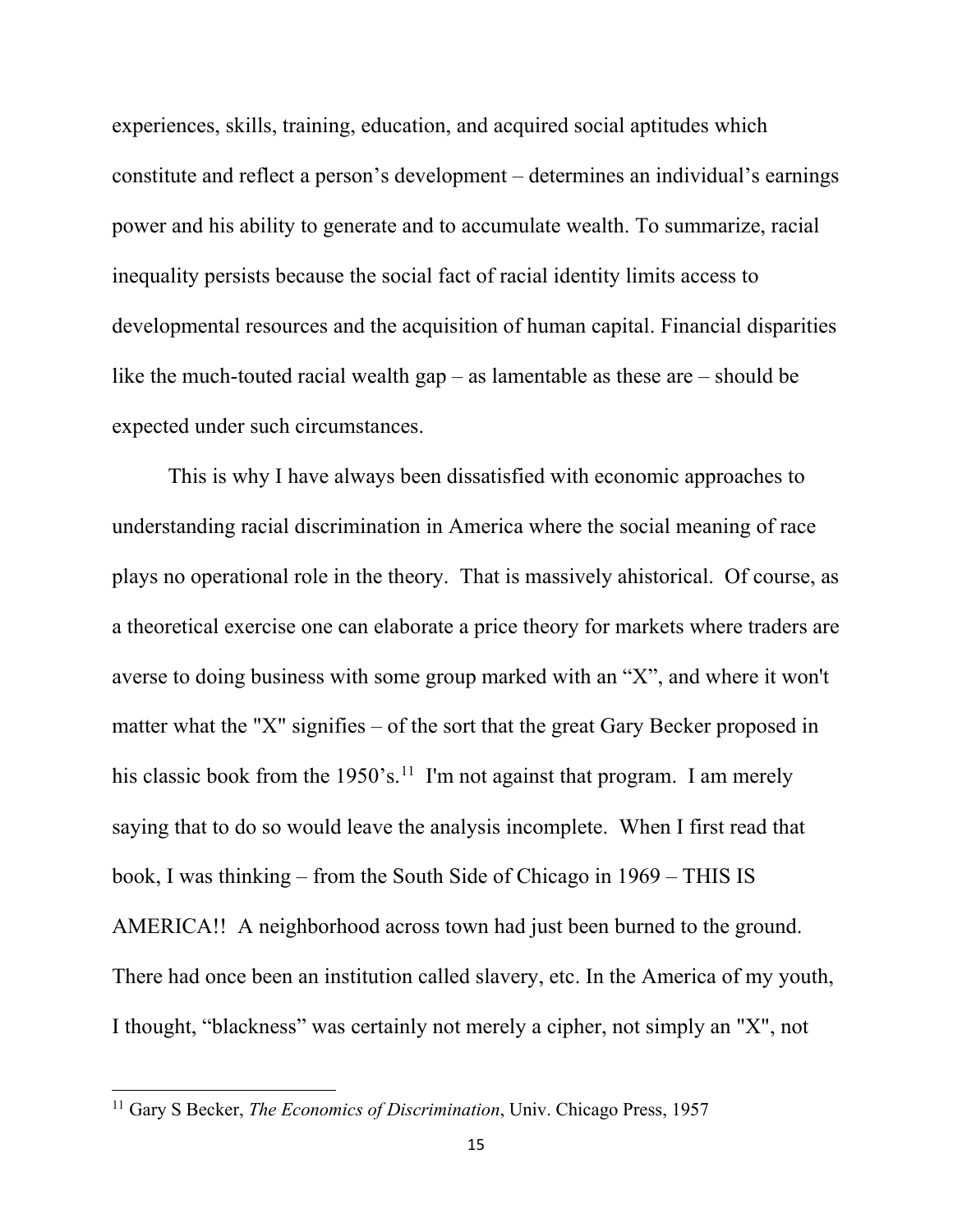merely a mark. It meant (and still means) something, and those distorted meanings must have some part in the perpetuation of racial disparities. Actually, what blackness means in America often has negative connotations. It often means "uncivil," and "backward." It means "licentious." Its aura is compromised. A dark exoticism, an otherness, has hovered around the meaning of "blackness".<sup>[12](#page-15-0)</sup> Negative connotations have developed over the generations in my country, I thought, as I sat in a library carrel in 1969 reading Gary Becker's 1957 book, *The Economics of Discrimination*.

What I am talking about here, in a word, is "racial stigma." Even in 1969 I had the vague sense that Becker's theory was incomplete; that this incompleteness was stark and graphic when one considers the question of race in America; and that the context for human development and human investment was racially tinged and unequal, because structures of social connectedness were and are racially disparate. I could see even then that "race" (i.e., "blackness") was not an arbitrary marker. Rather, this symbol was (and is) laden with historical meanings that are particular to American society – meanings that, as history would have it, carry a stigmatizing, negative, degrading, and subordinating connotation.

<span id="page-15-0"></span><sup>&</sup>lt;sup>12</sup> How else is one to account for the fact that some people in our society are not marrying the racially defined 'other', do not wish to live next to them, or to send their children to school with them, and even when willing to accept the 'better' of them, remain ever vigilant to the possibility that those they took to be "better" well might not be so after all?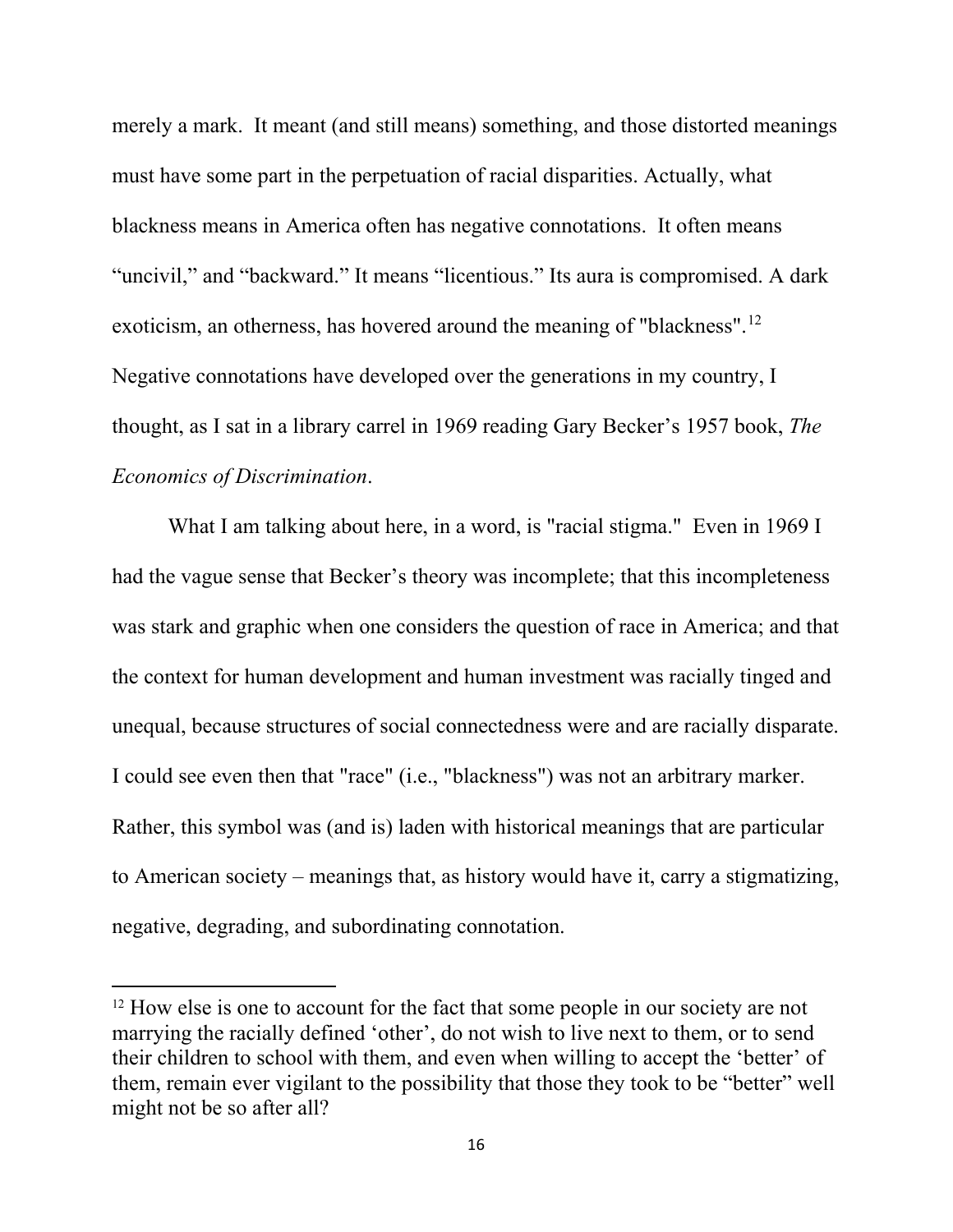### 4. **Implications of "Racial Stigma" for the "Culture vs. Structure" Debate**

This point is fundamental for me. Because without this insight one may do something that, though not illogical, is nevertheless a mistake: One may say, as many more or less conservative commentators have in effect said: "Look at recent immigrants from Asia and even from Latin America. They, too, have been victims in various ways. And yet, they have advanced in our society even as the blacks of inner-city Detroit, Chicago, Philadelphia, Baltimore, New Orleans, Los Angeles, Oakland… continue to lag. What's wrong with those people?" Without realizing that bodily marks signify things – negative things, 'Otherness' things –influencing the opportunity for people bearing those marks to develop their human capacities – without seeing this, one may attribute the backwardness of these people who have been stigmatized to their "essence." One will say, in effect: "It must be something about 'those people,' not about us, that causes them to be so backward." One will eschew social and political and moral responsibility for their plight, and conclude that their failure to develop either reflects the absence of development potential in the first place (and, we have books on the shelf making that argument). Or one will decide upon this narrative: "Their failure to develop is due to their cultural depravity which, sadly though inevitably – What more can we do? – causes them to lag behind."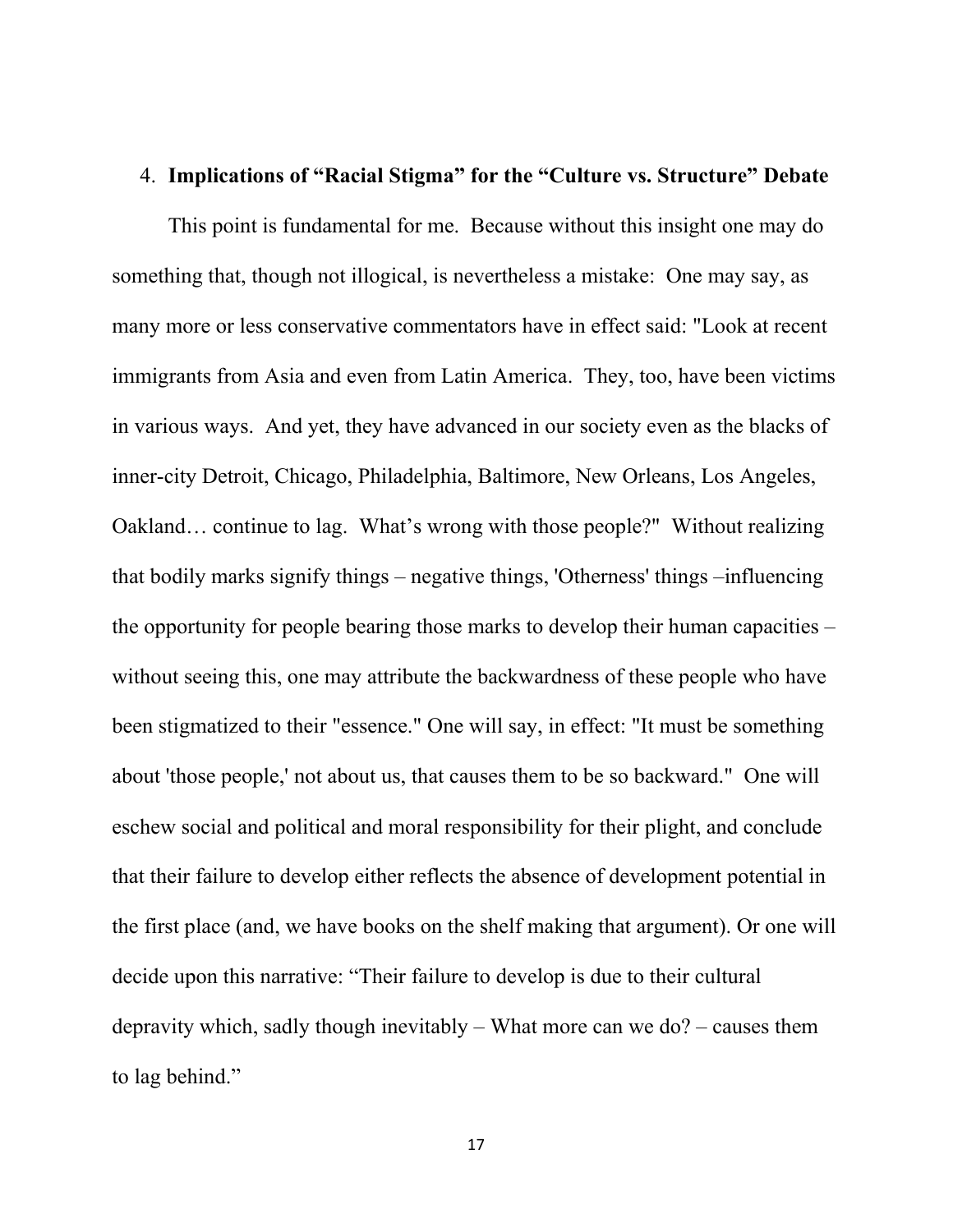By contrast, putting "relations before transactions" when trying to account for persistent racial inequality in the United States leads to this counter-narrative: "Of course there may be some things that are 'backward' about their culture. (The jails are full of blacks in the United States, and they are not political prisoners; two of every three black newborns in America have a mother with no husband, and that can't possibly be inconsequential for social outcomes affecting those children, etc.) So, I will concede, there is some stuff on the supply side. There is something  $-$  if you must – that is, as we economists like to say, "in their utility function." But I would ask: How did it get there? Is declaring that they possess certain values, attitudes, and beliefs simply a statement about THEM? Or, when we understand that the way people come to value things is created via interactions in society, might that not also be a statement about US?"

My concern here is to warn against a mistake one can make – a mistake in the analysis of a society; a mistake about the extent to which racial inequality reflects cultural differences between insular groups of people, rather than it being the product of a system of social interactions within and between groups – interactions that knit us all together in a seamless web. Put directly: *To impute a causal role to what one takes to be intrinsic cultural traits of a subordinate racial group, while failing to see the system-wide context out of which such dysfunctional cultural patterns have emerged, is to make a significant error of social analysis.*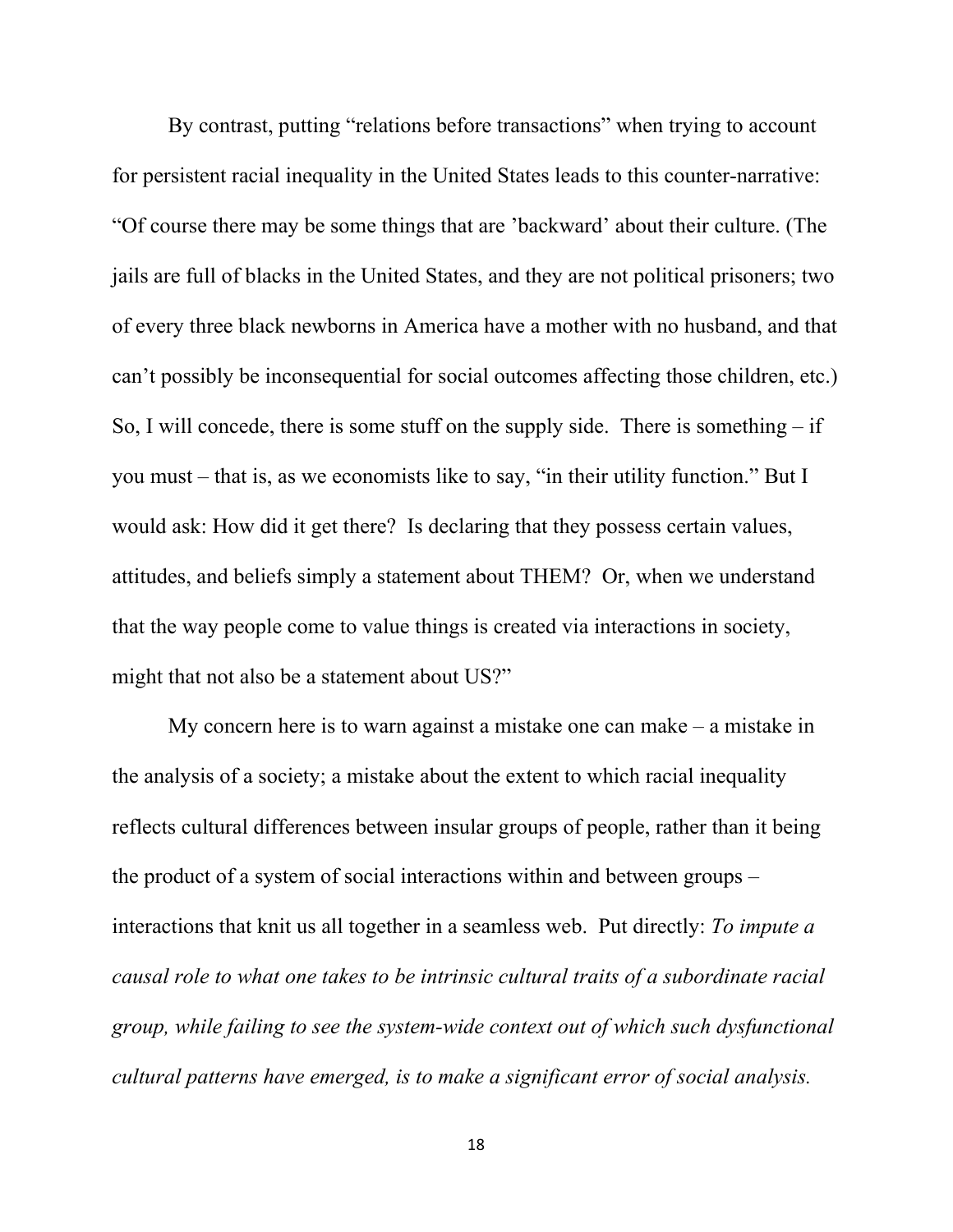Allow me now to further illustrate my second point. (My first point was that investments are contextualized and so the social networks within which people are located, the structures of those networks mediating any investment, are relevant to a theory of human inequality in a manner that might not be so relevant in a market idealized setting of acquiring physical plant and equipment.) The second point is that the marks in question – the symbols signifying racial difference – are freighted with important connotations that can adversely affect a person's opportunities to develop his or her skills. In this second point, I am stressing that "race" symbols have meaning. Specifically in the US context, "blackness" has meanings associated with it that are stigmatizing. This stigma inclines people to a presumption against the merits of persons bearing the mark. It causes people to start out doubting the assumption that the stigmatized one is "like us." It leads an observer to be reticent to engage intimately with such a person. This social allocation of developmental resources, on my account, is very different from a market-mediated allocation.

I hold that people don't make social judgments by means of straight-forward benefit-cost calculations. They often act on identity considerations. They ask such questions as: Who am I? Who is like me? How, then, ought I to live? With whom should I associate? And, when ought I to extend to this 'other' the benefit of the doubt? What is more, I am generalizing the second point to an observation about the "culture vs. structure" debate, saying that one makes a cognitive error if one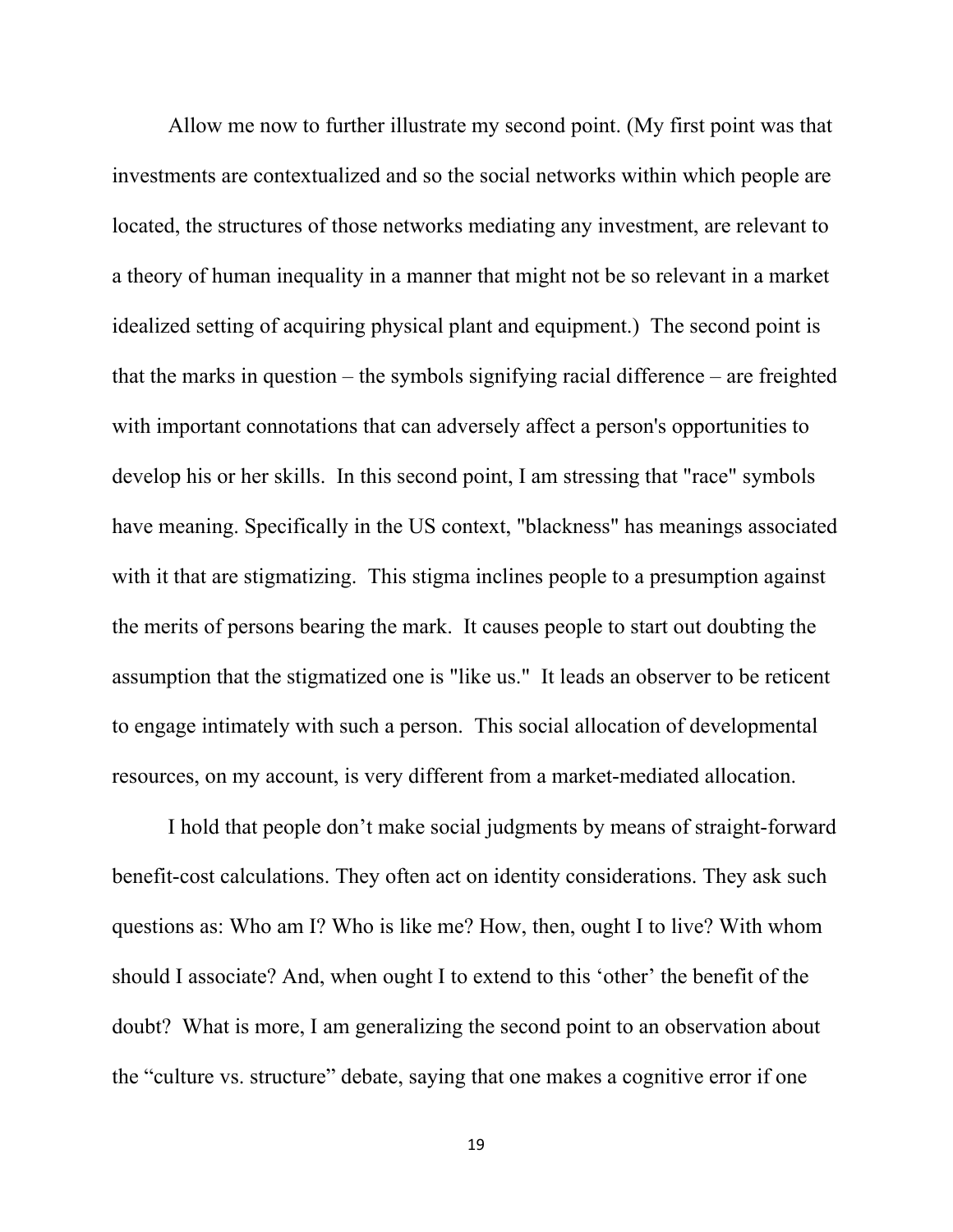takes racial inequality in development to be a reflection of cultural differences between insular groups when, as a matter of fact, such inequality is the outcome of a system of social interactions that entails us all, who are knitted together in a seamless web.

Consider, therefore, two extended examples which illustrate this basic point:

*Race, Marriage and the Family*. I mentioned the astronomical out-ofwedlock birthrates among blacks. This issue actually illuminates how we can take "culture" as if it were simply there when it is, in fact, something that we're producing, all of us. So let us talk about marriage, the family, and childbearing. A person looking at gender relations among black people in the United States – at divorce, out-of-wedlock childbearing, abortion and so forth – might be inclined to comment: "Ah, just look at how they are living." But, I would urge us to consider intermarriage rates between the races in the United States. They remain quite low, though they have risen in recent decades.<sup>[13](#page-19-0)</sup> Now I cast no aspersions. It might be that black women are getting propositions from white men and are turning them down. I don't know. But I do know that in the equilibrium there's a low rate of cross-boundary mating between these two groups, and I strongly suspect that this fact must has implications for human development, for resources available to

<span id="page-19-0"></span><sup>13</sup> See, e.g., Renee Romano, *Race Mixing: Black-White Marriage in Post-War America*, Harvard Univ. Press, 2003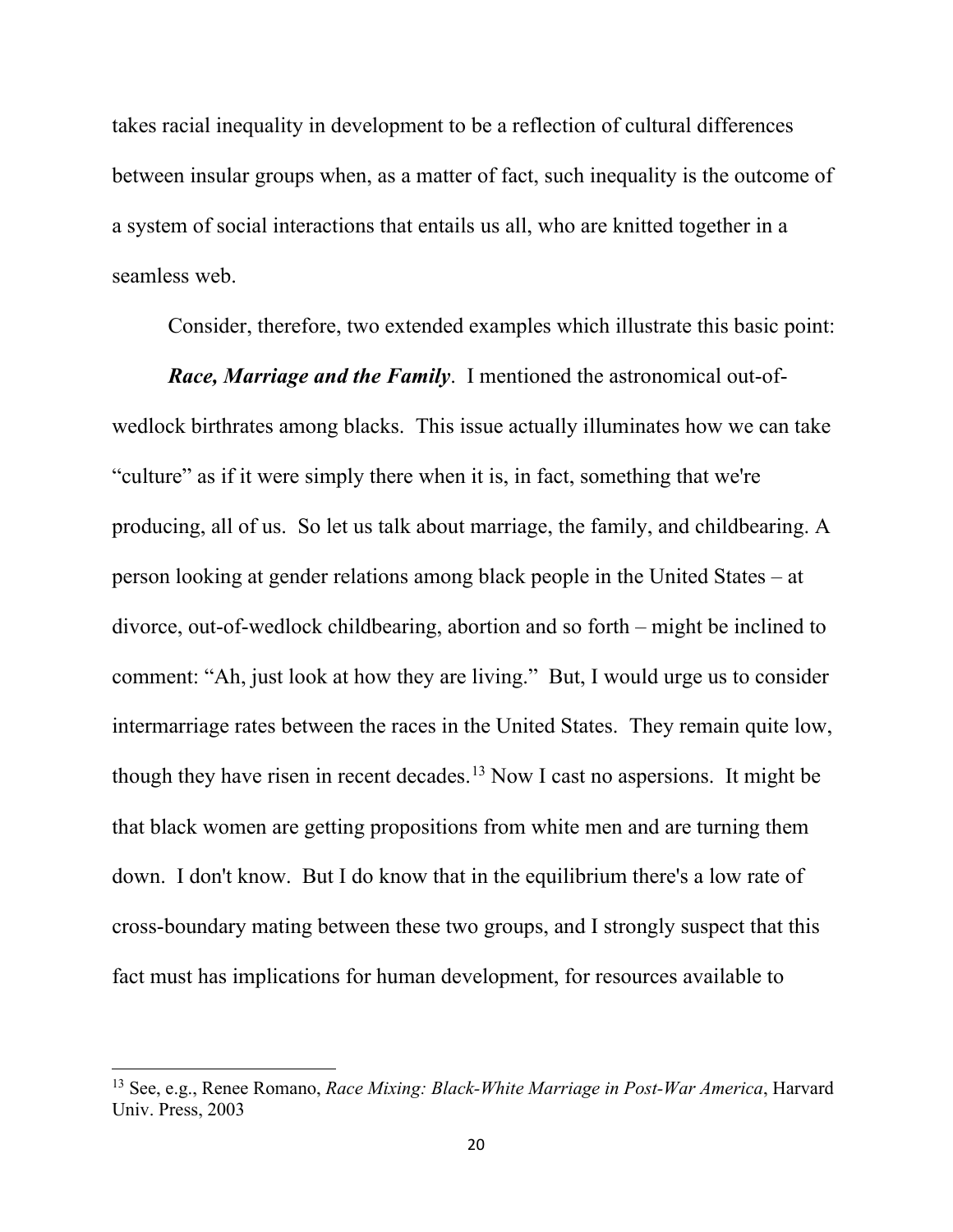children, and for the generation and transmission of wealth. Moreover, it has implications for the dating and mating market among African Americans, because blacks are a small minority of a population – roughly one in eight Americans. So, if white men and black women were marrying at as slighty higher rate, black men and black women might be interacting in a significantly different way. How? I don't know exactly. That's not my point. That would be a study. Mine is a higherlevel insight, to wit: Observing a social equilibrium in which black and white subpopulations exhibit different out of wedlock birth rates, and, on the basis of that observation, imputing the difference to something called 'black culture,' reflects a failure to see how the intra-racial "marriage market" is nested within a larger context, where a higher rate of cross-racial mating could – by enhancing the bargaining power of black women – substantially alter intra-racial behavior. So, what one could take to be 'culture' just might turn out to be 'structure' after all. What was seen to be a characteristic of 'those people' – "Why don't they marry?"; "Why do they bear their children in such a disorderly manner?" – just might turns out to be a question about "US," namely: Why do WE avoid intimacy with THEM?"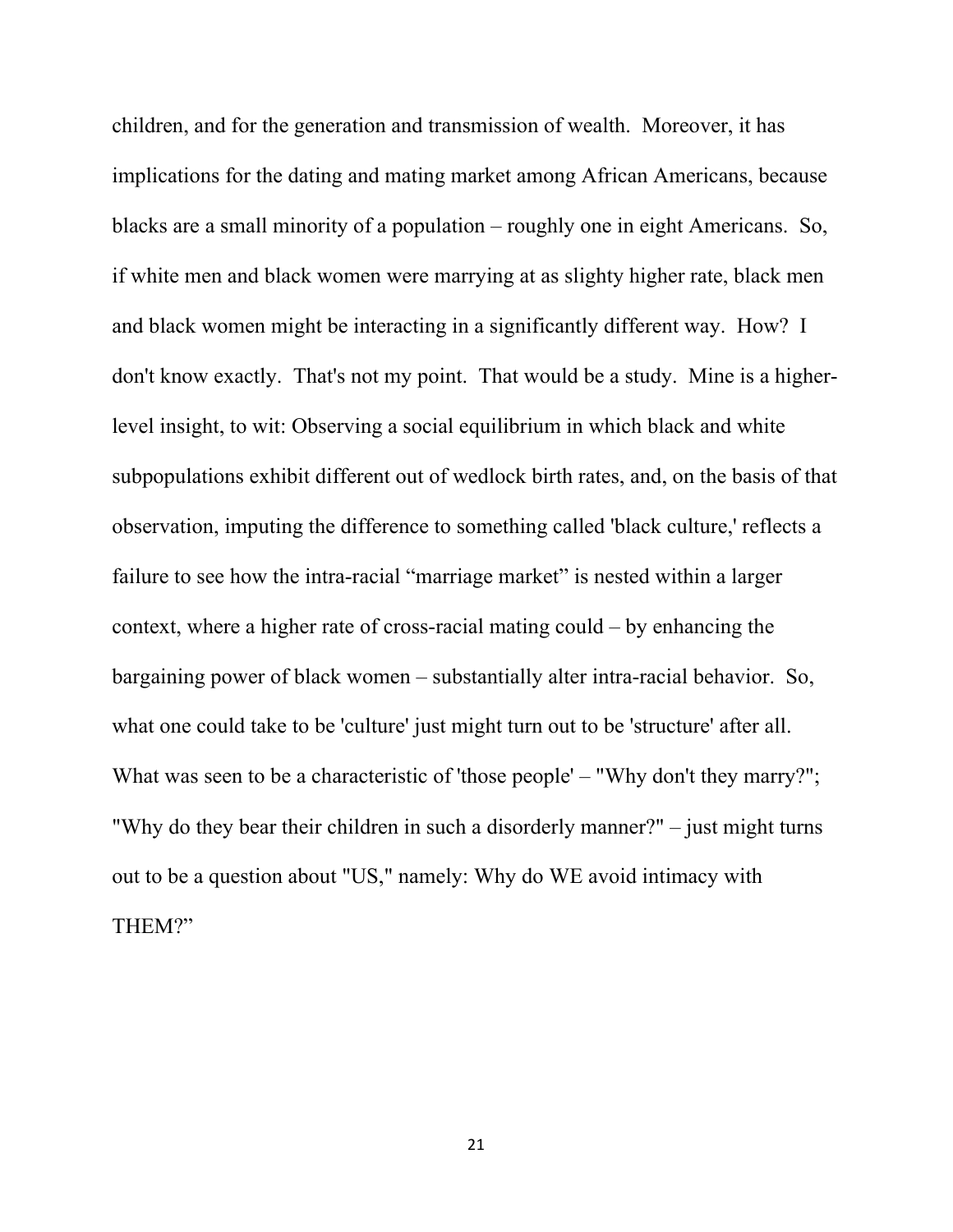*Race and The War on Drugs:* For my second example, consider the War on Drugs in the United States.<sup>14</sup> The fact is that the number of people locked up in prisons and jails in the America went from 500,000 in 1980 to 2 million by the year 2000. It quadrupled in 20 years. Blacks are one in eight, or so, Americans, but we are nearly one in two prisoners in the United States. There are more black people in prison in the United States than there are people in prison in some pretty good size countries, like Germany, France, and England, e.g. The war on drugs very clearly was a policy choice that had a lot to do with this. It was an expression of public sentiment. Political campaigns were run on this issue. Growth in imprisonment in America has been partly due to explicit efforts to curtail narcotics trafficking.

You do not have to be a social theorist like Pierre Bourdieu to see the drama that has been enacted in US society around "punishment": a massive mobilization of resources has been undertaken, attended by the corralling and physical control over the bodies of a largely non-white and poor population. The political rhetoric around it is: "protect our children, keep ourselves safe from the – well, the 'scum' or the 'rabble' are terms that come to mind – keep us safe from the element that threatens our civilization." You don't have to be a social philosopher like Jurgen

<span id="page-21-0"></span><sup>14</sup> See my discussion of this issue in my 2007 Tanner Lectures, published as *Race, Incarceration and American Values*, M.I.T. Press, 2008 (A *Boston Review* book.)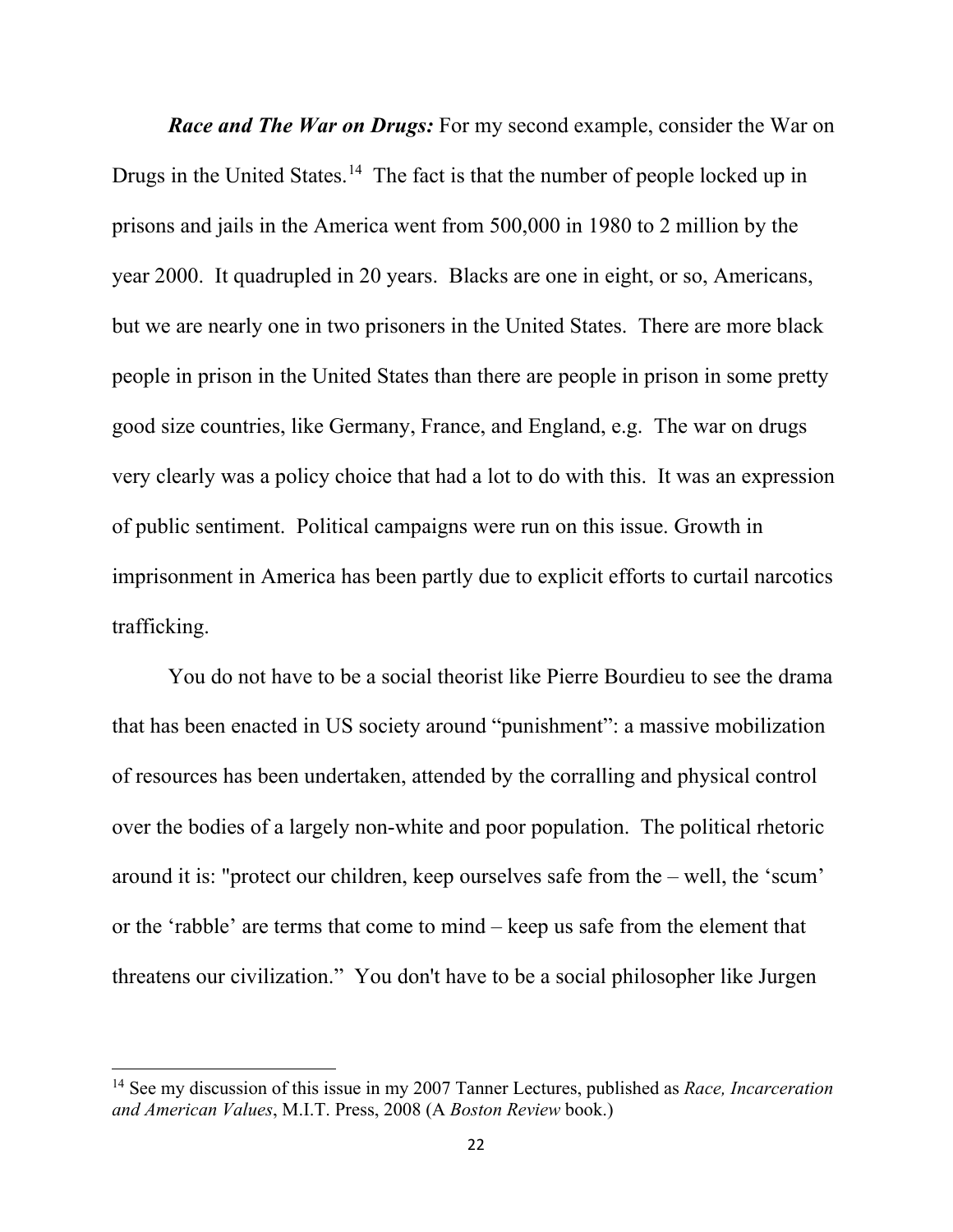Habermas to see that something really profound is being enacted in such a society. This is not just about policy. Policies signify, and the racially disparate incidence of a massively punitive policy like the "War on Drugs" signifies massively. In doing so it both engenders and draws upon a wealth of social meanings that are harmful to the developmental prospects of blacks.

But here is what I really want to say about Wars on Drugs: Everybody does drugs! (Present company excepted, of course!) The data – on drug consumption, admissions to hospitals for emergencies from drug overdoses, treatment facility enrollments, and recent reporting about the much-touted opioid epidemic – reveal that all classes, races and regions in America are in the game. Drugs are a massive \$100 billion/yr. consumer market involving everybody. Everybody. Small wonder that such a "black" commerce would disproportionately enlist into its employ those at the margin of society. That can be no surprise.

So, too, with the violence that attends the illegal traffic in drugs. If one cannot write an enforceable contract, then one is in a state of nature and disputes will get resolved through violence. That has been the truth of the world since the dawn of time. So it is that there is violent trafficking in drugs in inner city communities in the United States which are heavily black, and so it is that the persons participating in that commerce have come to be incarcerated. I make no excuses for them. But there can be no doubt that institutional structures involving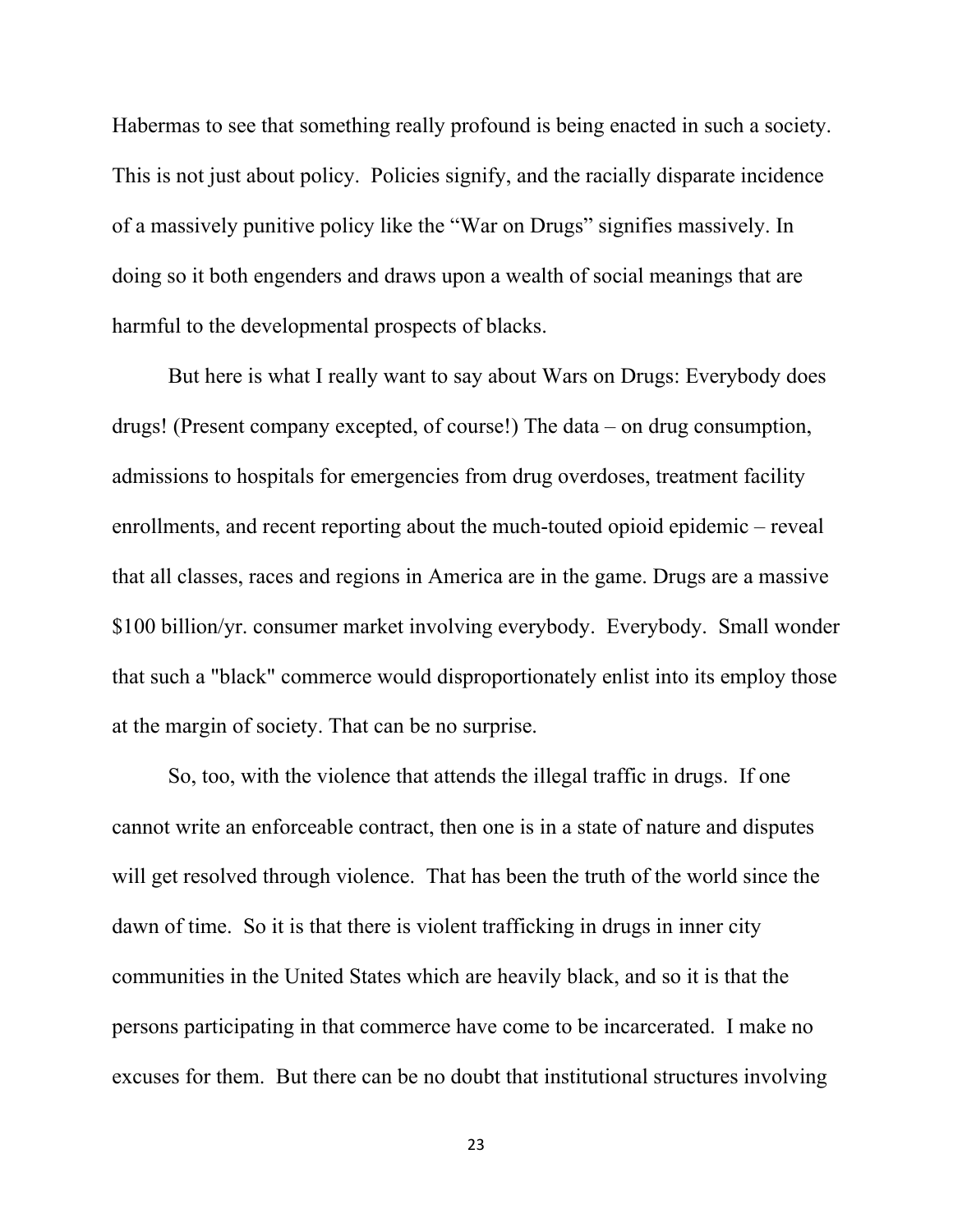people of all races and classes – complex structures – and a massive discretionary mobilization of punitive resources, have worked to promote a racially disparate incidence of incarceration. One result of corralling so many black bodies has been the symbolic degradation of black people, thereby fostering an interpretative pose that ends-up absolving the larger society of any responsibility to consider reforms. A super-structure of ideas –an ideology– reinforces and legitimates the status quo, removing any ethical doubts that might be lingering about who is to blame for this mess. Here, again, we can see how questions about THEM necessarily entail critical, unexamined questions about US.

# **5. Conclusion: Who are "We" in America?**

To this point I have been talking about which positive, causal model is best suited to account for persisting racial economic disparities. I would like to close with an explicitly normative argument, as follows: How any society answers the question "Who are WE?" is very significant. It is certainly an important question in the United States today. Who are WE? Whose country is it? When talking about crime, violence, school failure, urban decay, prisons, etc., are these matters that, in the back of our minds, that can be understood as US against THEM? Because if it is US against THEM, anything is possible. It becomes possible to say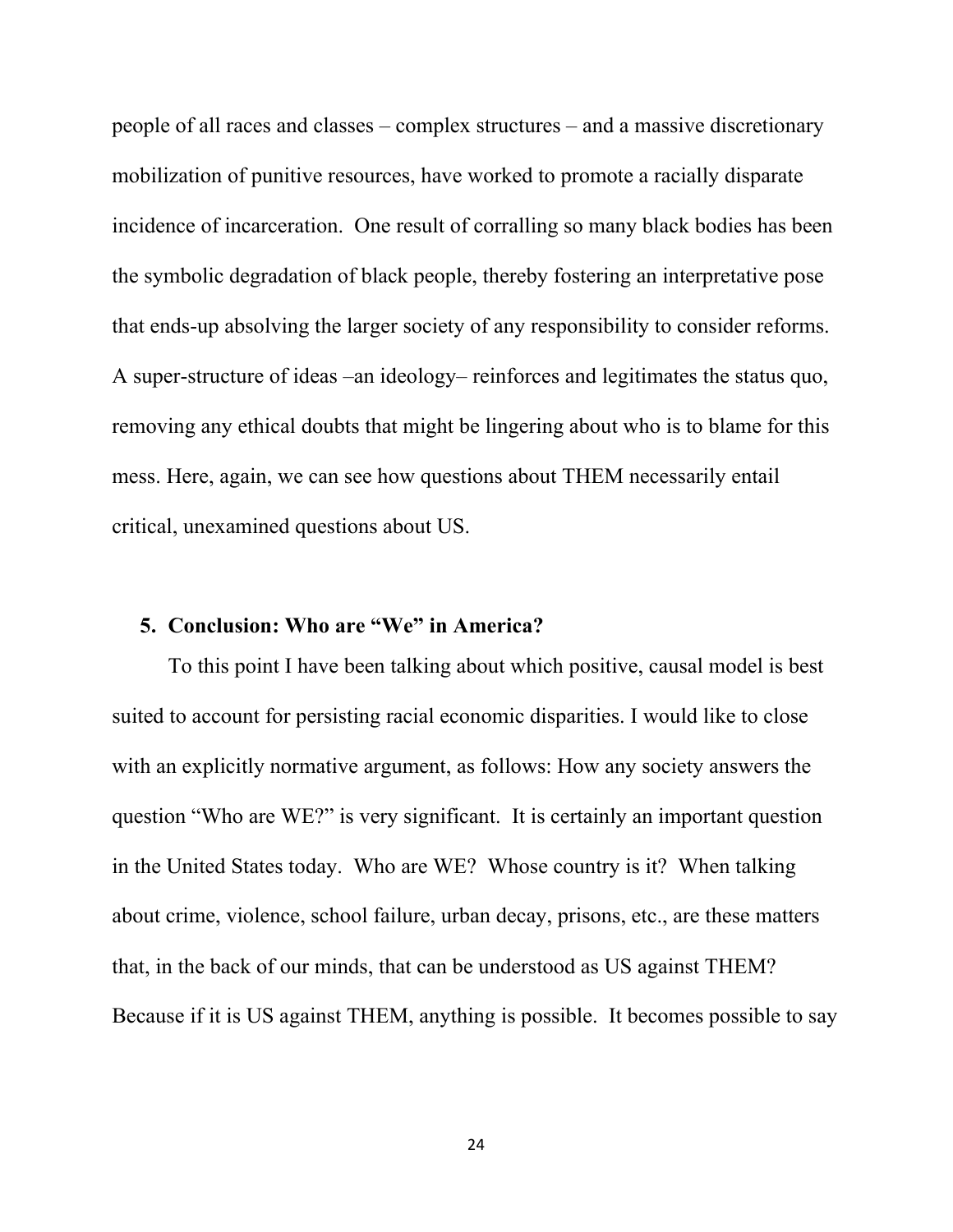about those people languishing in the ghettos of our great cities: "That's not my country. That's some third world thing."

But that is a lie. Black people are not aliens in America. We're as American as you can get, as American as anybody can be. All of these problems of poverty, violence, school failure, broken black families are thoroughly American affairs. They are not simply measures of the inadequacy of "black culture." They reflect on OUR social inadequacies I wish to argue – all of us. I buttress that argument by observing the incompleteness of human capital theory – insisting that human developmental processes are socially contextualized – and stressing that "race" plays an elemental part in all of this. That is what I mean when I, as an economist, nevertheless insist on placing relations before transactions!

Thinking in this way helps to account for the durable racial inequality with which America is still encumbered. Consider the poor central-city dwellers who make up a sizeable minority of the black American population. My controversial claim has been that some dysfunctional behavioral patterns in this population are a big part of the problem. So, urging greater personal responsibility in these quarters is, in my view, both necessary and proper. But I am not a moral infant. That can hardly be the end of the story. Any morally astute response to the "social pathology" of American history's losers would conclude that, while we cannot change our ignoble past, we need not and must not be indifferent to the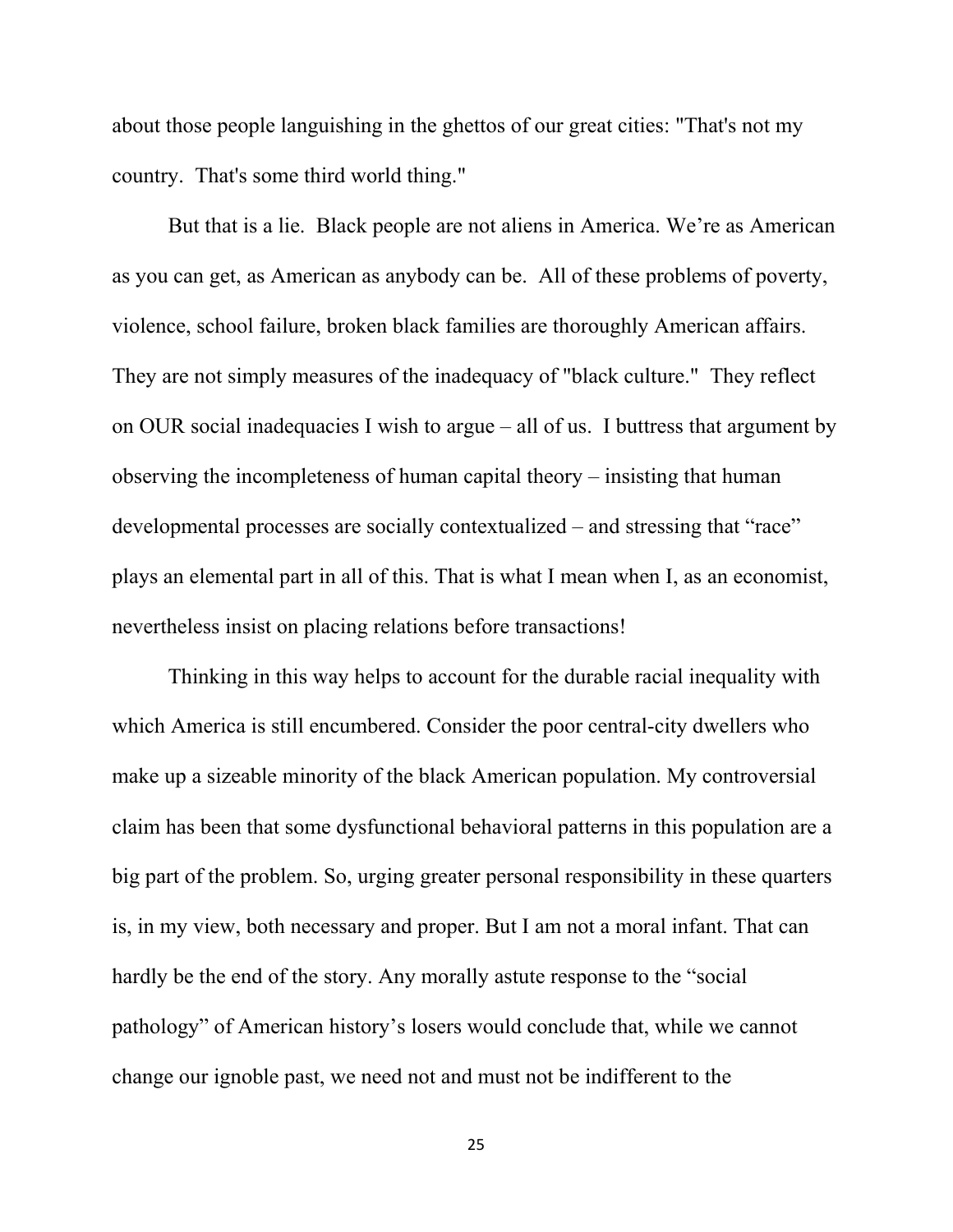contemporary consequences issuing directly from that past, for which we bear collective responsibility.

I can put this conclusion even more pointedly: The self-limiting patterns of behavior among poor blacks in the central cities of America are not the product of an alien cultural imposition on an otherwise pristine canvas. Rather, this allegedly "pathological" behavior of these most marginal of Americans is deeply rooted in the country's history. It has evolved in tandem with our political and economic institutions, and with the cultural practices that support and legitimate those institutions—practices that have been deeply biased against black people. So, while we must not ignore the behavioral problems of a so-called underclass, we should discuss and react to them as if we were talking about our own children, neighbors, and friends. This is an American tragedy. *It is a national, not merely a communal disgrace*. We should respond to it as we might to an epidemic of teen suicide – by embracing, not demonizing, the perpetrators, who, often enough, are also the victims.

Doing so would fully vindicate the intuition of that young black economist mentioned in my opening Dialogue by placing relations before transactions when accounting for persistent racial inequality in America. It would complete the *civic* revolution that was begun with the civil rights movement, to free us Americans who descend from slaves from the burden of racial domination. But there's more to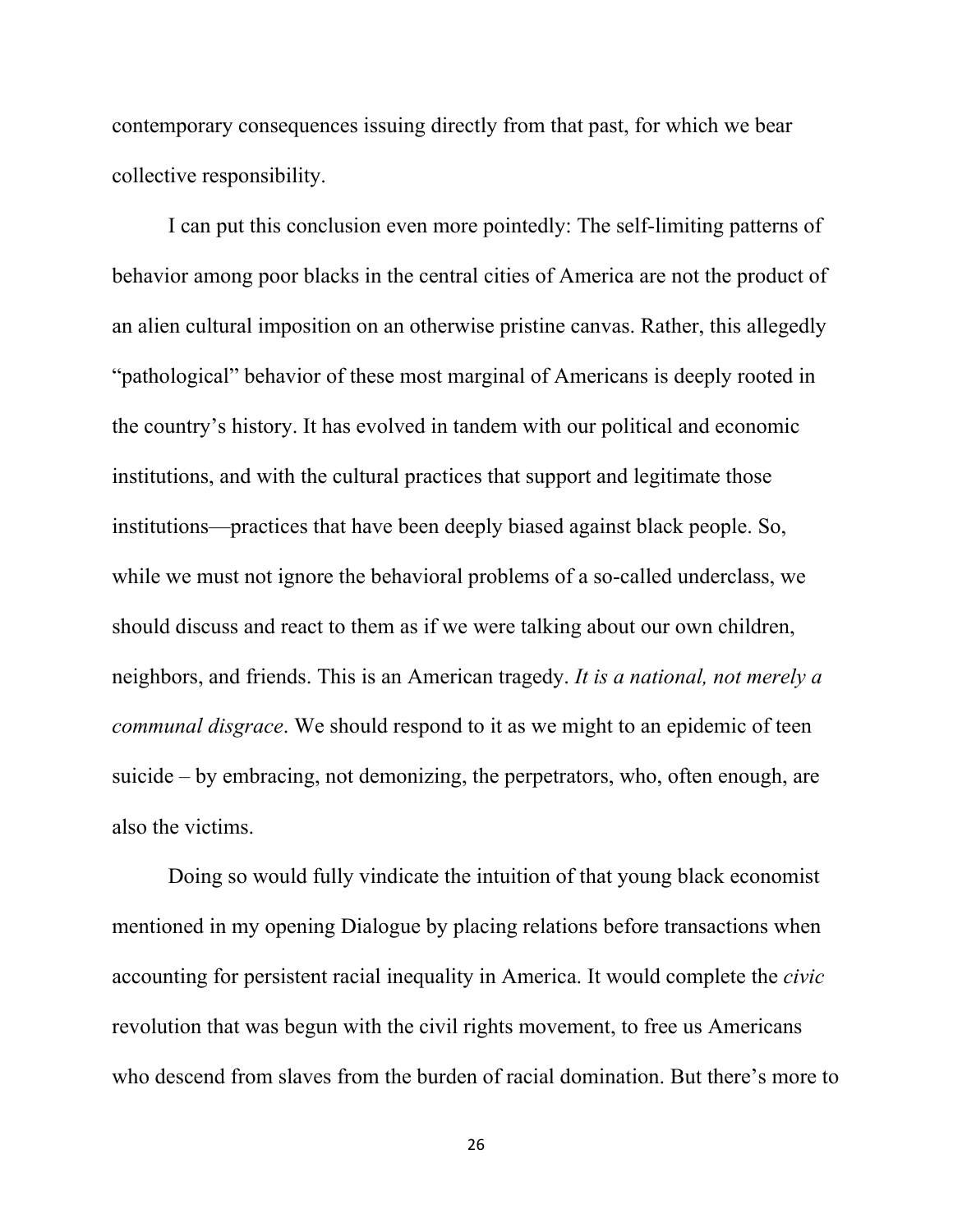this story. For black freedom is one thing. Full equality quite another. The former is a necessary but not a sufficient condition for the latter. To achieve full equality, the civic and the communal arenas are complements not substitutes. As such, it is futile and dangerous for us black Americans to rely on others to shoulder our *communal* responsibilities. If we black Americans want to walk with dignity – to enjoy truly equal standing within our diverse, prosperous, and dynamic society – then we must accept the fact that "white America" can never give us what we seek in response to our protests and remonstrations. Rather, and notwithstanding all that I have already said here, we must earn equal status by dint of our own efforts.

I take no pleasure in doing so but am obliged in closing to report this reality: equality of dignity, of standing, of honor, of security in our position within society, an equal ability to command the respect of others – these things cannot simply be handed over. They will not be the fruit of insurrection, uprising or rebellion. This kind of equality is something we black Americans must wrest with our bare hands from a cruel and indifferent world by means of our own effort. Inspired by the example of our freedom-fighting ancestors, we must make ourselves equal. No one can do that for us. Until we black Americans recognize and accept this unlovely but inexorable fact about the human condition – until we eschew the victimization rhetoric and embrace the existential imperatives of our freedom; until we redress the self-destructive behavior patterns that plague our poorest communities – until